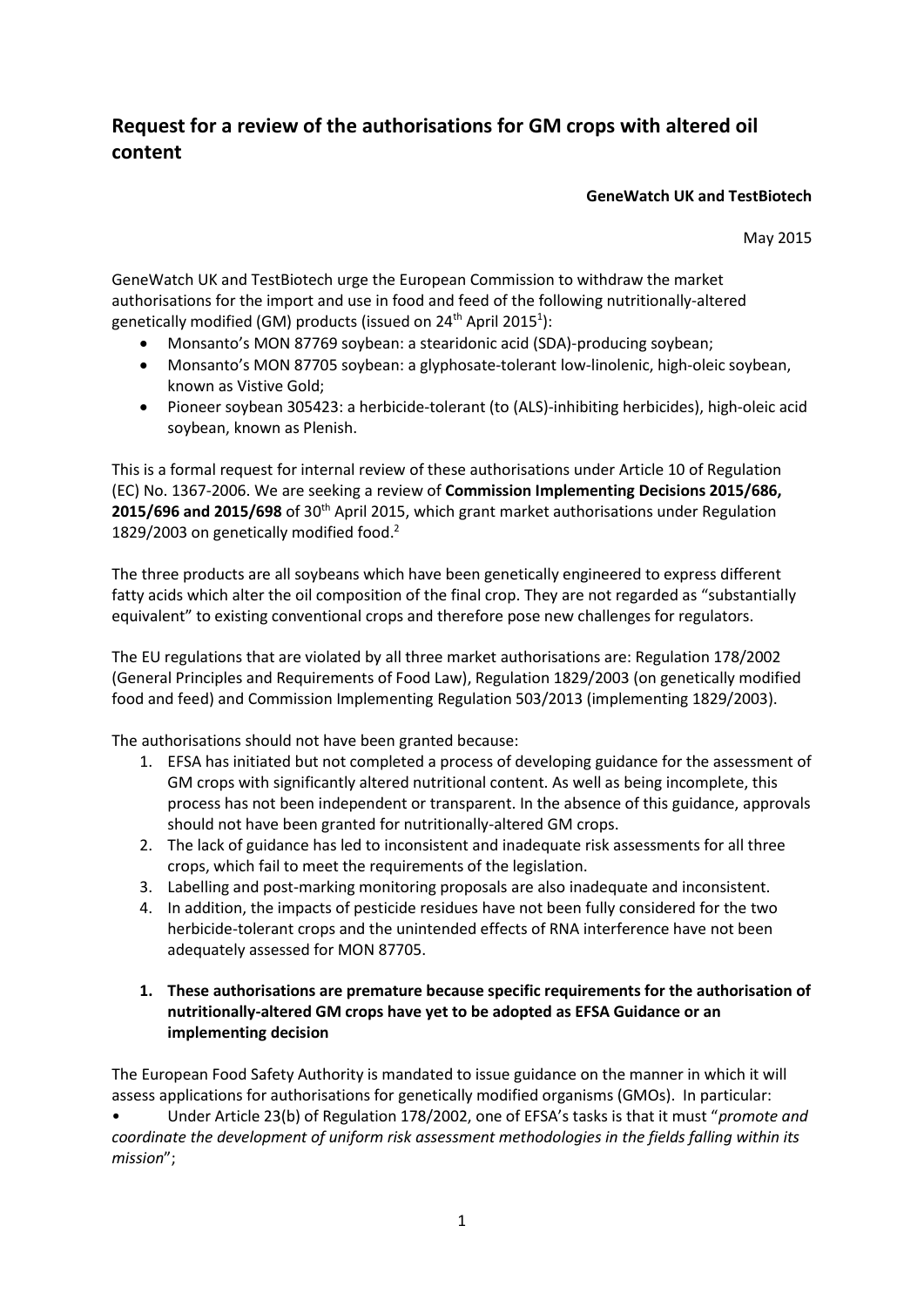• Under Articles 5(8) and 17(8) of Regulation 1829/2003 on genetically modified food and feed, EFSA "*shall publish detailed guidance to assist the applicant in the preparation and presentation of the application*".

EFSA recognises the importance of developing methodologies in Section 5.2 of its Policy on Independence and Scientific Decision-Making Processes<sup>3</sup>:

"*Over time, EFSA has invested significant resources to the development of a comprehensive body of good risk assessment practices and methodologies to guide the work of its Scientific Committee, Scientific Panels and its scientific staff to ensure their opinions respect the highest scientific standards[26]. This in itself represents an additional procedural guarantee of the excellence, objectivity and transparency of the scientific processes and standards followed by EFSA. Indeed, while maintaining a case-by-case assessment for each relevant substance or product, the fact that general good risk assessment practices and methodologies have been developed helps avoiding a case-bycase approach that could otherwise be detrimental to the impartiality of the work of EFSA's scientific experts or the coherence of the scientific output*." [emphasis added].

Guidance is also important to ensure a "level playing field" so that all products in a similar category (such as nutrient-altered GM crops) are subject to the same standards of regulatory oversight and assessment. Without Guidance, it is difficult to ensure that regulation is applied in a nondiscriminatory manner. The general objectives of food law in the EU include "fair practices in food trade" (Article 5, Regulation 178/2002) and Recital (47) of Regulation 178/2002 emphasises that the Community applies a high level of health protection in a non-discriminatory manner whether food or feed is traded on the internal market or internationally.

However, despite highlighting the importance of developing standard methodologies to ensure impartiality and coherence of its outputs, EFSA has not completed work that it initiated in 2012 to develop the necessary guidance for the assessment of nutritionally altered crops.

The risk assessment and approval of the three GM crops that are the subject of this objection should not have taken place before the adoption of such guidance.

In Mandate Number M-2012-0084, EFSA has itself recognised the need to develop and detail a strategy for the safety and nutritional assessment of nutritionally altered GM crops, and its (former) Director has commissioned the first step in this work. However, neither EFSA nor any other EU institution has taken subsequent steps to progress or finalise this work to create the necessary detailed strategy for the assessment of nutritionally-altered crops. The lack of any new EFSA Guidance on this topic, and a revised implementing regulation to implement it, fatally undermines the legality of the three decisions to authorise the import of the nutritionally-altered crops (as food and feed) which are the subject of this complaint.

Commission Implementing Regulation (EU) No. 503/2013 was adopted in 2013, in a process which followed consultation with the European Food Safety Authority (EFSA) and the adoption of EFSA's 2011 guidance for risk assessment of food and feed from genetically modified plants<sup>4</sup>. Regulation 503/2003 notes in Recital (13) that the type and necessity of studies required to ensure compliance with Regulation (EC) No. 1829/2003 may vary depending on the type of product: "*For example, genetic modifications which have negligible impact on the composition of a genetically modified food or feed or highly refined products that may be proven to be identical to products produced from the conventional counterpart require different studies than a product resulting from complex genetic modification aiming to modify its nutritional characteristics*". [Emphasis added]. Recital (14) and Article 5(3) highlight that the requirements laid down in this regulation are minimum requirements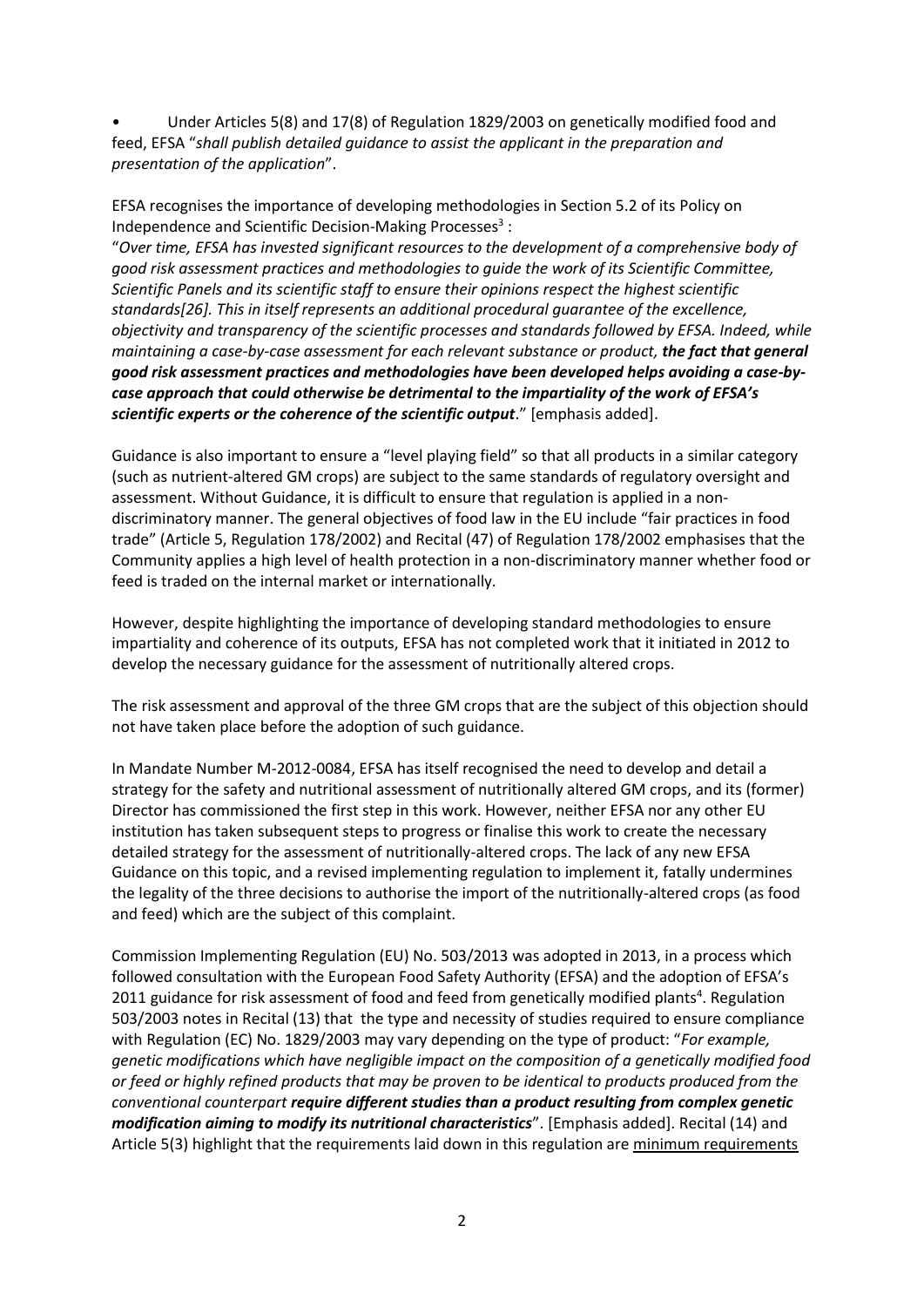for all GM crops, which may need to be supplemented in specific cases. From Recital (13), it is clear that one such case is when the genetic modification aims to modify nutritional characteristics.

Under Mandate Number M-2012-0084, in June 2012, EFSA acknowledged that the process for evaluation of this new category of crops (including nutritionally enhanced foods with qualitative and quantitative changes in oils/lipids) required further study and development and commissioned an expert report at a cost of 75,000 euros.<sup>5</sup> EFSA's mandate letter cites EFSA's new (2011) Guidance for risk assessment of food and feed from genetically modified plants, which states (page 34): "*In cases where a comparative assessment is not applicable, a comprehensive food and feed safety and nutritional assessment of the GM plant and derived food and feed should be performed. This should include, among others, a detailed compositional analysis and specific toxicological/nutritional analyses, selected according to the agronomic and compositional properties of the food and feed under assessment. Further development and detailing of this strategy is needed*." [emphasis added]. The mandate letter states: "*In practical terms, such strategy for a comprehensive food/feed safety assessment, although being addressed in the guidance documents of the EFSA Panel on Genetically Modified Organisms, has so far not been fully described. For the assessment of applications of GM plants developed to express new traits the EFSA GMO Panel is currently receiving ad-hoc support from Nutrition (NUTRI) Unit and members of the EFSA Panel on Dietetic Products, Nutrition and Allergies (NDA). The definition of clear strategies for the assessment of these applications is becoming a relevant issue for the GMO Panel*." [emphasis added].

In September 2013, EFSA published the expert report resulting from Mandate Number M-2012- 0084, which considers in more detail the studies that would be necessary for regulatory approval of "novel" GM traits, including altered nutrient content.<sup>6</sup> In this report (page 3): "A number of *recommendations for further work are given, including the need for a wider review of risk assessment strategies to inform the approach to risk assessment for 'novel' traits, further work to develop guidance on post market monitoring, guidance on cases where field trial design for 'novel' traits may need to be amended, further work on the concept of history of safe use and guidance on the management of the risk assessment process*." The report does not recommend a wholesale change to EFSA's risk assessment process but states: "*As such, it is recognised in the foreseeable scenario for risk assessments that approaches to risk assessment will be based on using a comparative approach as a starting point, with differences to the current EFSA guidance to make the process effective at assuring the safety of plants with 'novel' GM traits.*" There is no record of any of the recommended further work being undertaken, nor of any further steps being undertaken by EFSA to develop guidance for the risk assessment of nutrient-altered GM crops. No final guidance has been published or adopted.

It is unclear whether EFSA informed the European Parliament, the Commission and the Member States of the existence of Mandate Number M-2012-0084 or this expert report, as it is required to do under Article 32 of Regulation 178/2002. No correspondence on the subject is recorded in EFSA's Register of Questions. Thus, whilst it is clear that EFSA was aware that its existing Guidance was not fit-for-purpose, it is unclear whether other EU bodies were informed of this before being requested to approve the authorisations which are the subject of this complaint. However, if the risk manager (DG SANCO, rather than EFSA) made the decision not to allow or require EFSA to proceed with developing specific Guidance before authorising nutrient-altered GM crops, this also undermines the scientific quality of the risk assessments (as outlined below) and the legal basis of the approvals.

The principle of transparency in EU food law (Article 9, Regulation 178/2002) also requires that there is open and transparent public consultation during the preparation, evaluation and revision of food law. No such consultation has taken place in relation to the development and detailing of a strategy for the assessment of nutritionally-altered GM crops.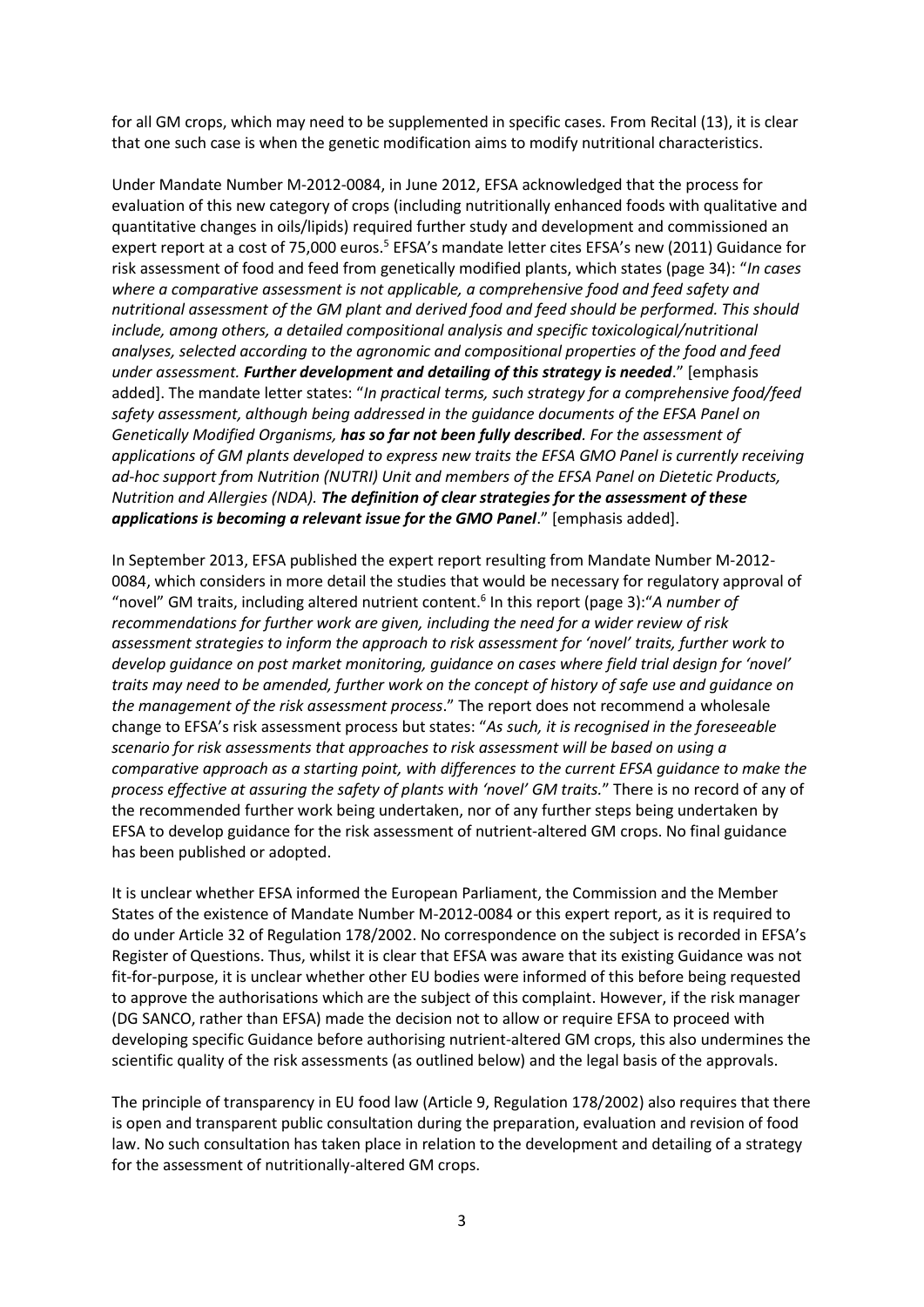EFSA has repeatedly been criticised for developing inadequate rules on conflict-of-interest, or failing to enforce them, most recently in a case brought to the European Ombudsman by GeneWatch UK.<sup>7</sup> One of the research institutes commissioned to write the export report under Mandate Number M-2012-0084, Rothamsted Research, is involved in developing nutrient-altered GM crops, notably GM sativa with enhanced omega-3 oils. <sup>8</sup> The one altered-oil crop included as a future scenario in the report (Section 8) is a GM oil seed plant producing enhanced levels of long-chain polyunsaturated fatty acids (omega-3) oils such as DHA and EPA i.e. a product being developed through Rothamsted's own R&D. Several of the authors of this report therefore have a clear conflict-of-interest as they are employed by the institution hoping to commercialise this research, which could benefit financially from weak regulation of nutritionally-altered crops and minimal data requirements. Furthermore, the main overview articles cited in relation to developing a risk assessment process for nutritionallyaltered GM crops are all written by industry authors (Constable et al., 2007; Chassy et al, 2007; Glenn, 2007&2008), although these industry-affiliations are not noted in the text. The authors highlight a number of areas of significant scientific disagreement in their report and acknowledge that: "*It also became apparent from preliminary searches of the literature that the types of records sourced would not contain extensive amounts of numerical data, rather dialogue, and to some extent opinion from the author or risk assessment body regarding strategies for risk assessment*" (Section 2.1.1). In Section 7 (Foreseeable scenarios for risk assessment) they state: "*Please note that this section is based on the judgements and discussion of members of the project team*…". The report states that it may not be considered as an output adopted by the Authority and it is clear that further steps should have been taken by EFSA to (i) complete the process it initiated to adopt new guidance; and (ii) ensure independence and transparency by, for example, commissioning further work from independent scientists, consulting with a wider range of stakeholders, conducting a public consultation, and keeping the relevant EU institutions fully informed.

In summary, the process of developing guidance for the risk assessment of GM crops with altered nutrient content has not been:

- (i) Completed or adopted;
- (ii) independent; or
- (iii) transparent.

Therefore no legal basis exists for the assessment and approval of nutritionally-altered crops at the current time.

# **2. Failure to adopt Guidance prior to approvals for nutritionally-altered GM crops has led to violation of food safety requirements under Regulation (EC) No. 1829/2003 and Regulation (EC) 178/2002.**

Failure to adopt specific EFSA Guidance and a revised implementing regulation for the case of nutritionally-altered crops means that the authorisation of these crops does not meet the requirement to protect human and animal health enshrined in Regulation 1829/2003 (on genetically modified food and feed) and in Regulation (EC) 178/2002 (covering the general principles of food law, establishing EFSA, and laying down procedures in matters of food safety), which requires "*assurance of a high level of protection of human health and consumers' interest in relation to food*…" (Article 1).

EFSA has published scientific opinions on MON 87769<sup>9</sup>; MON 87705<sup>10,11</sup>; and soybean 305423<sup>12</sup>. However, these opinions provide an inadequate basis on which to make a decision because the information meets only the minimum requirements necessary for non-nutritionally-altered crops, not the information necessary to protect human health in the case of crops that have altered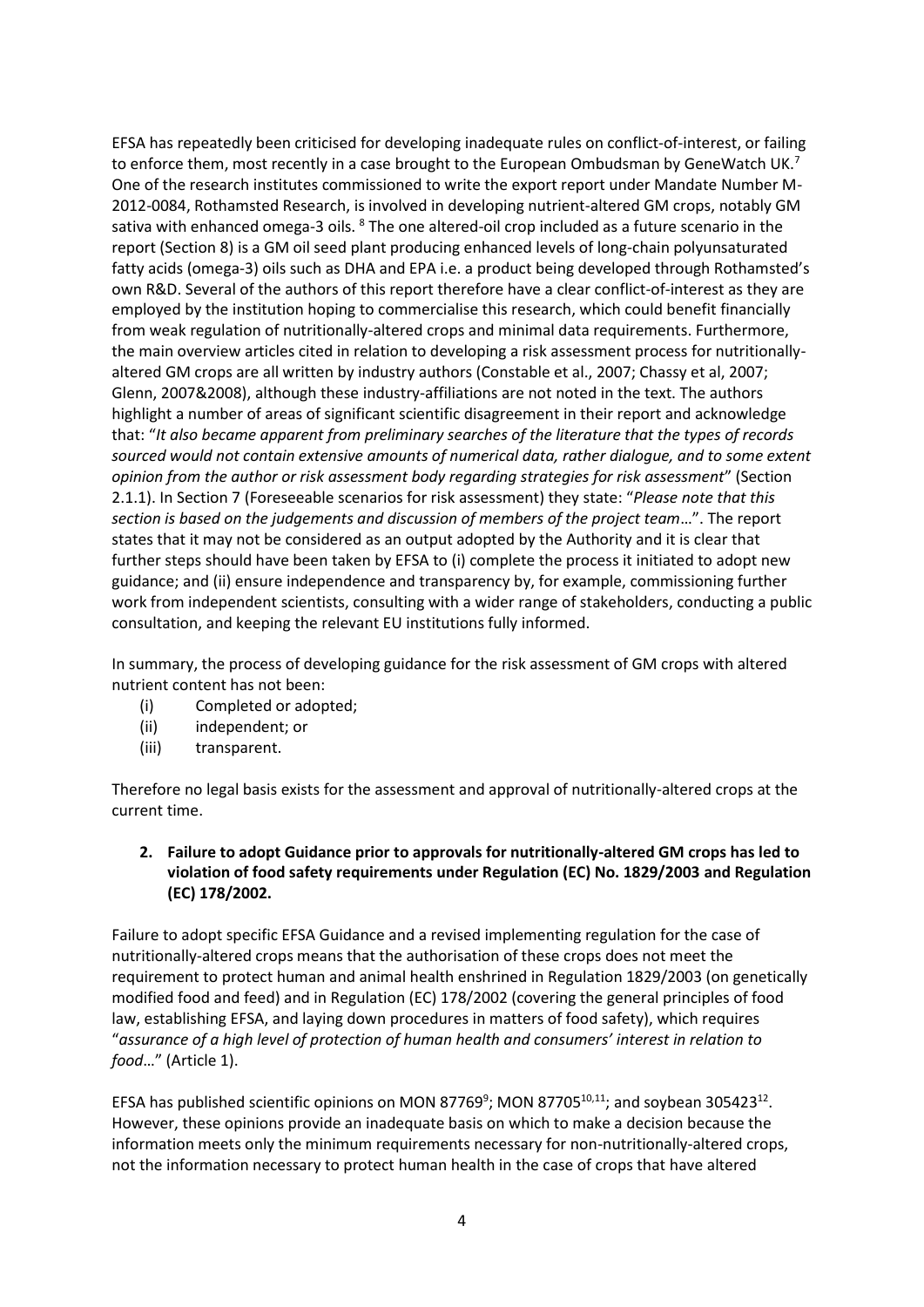nutrient content. Important gaps exist because EFSA has yet to develop Guidance following from the 2013 expert report it commissioned under Mandate M-2012-0084. Further, because no such Guidance has been published there has been no opportunity for public consultation or for the adoption of any resulting changes to the relevant implementing regulation.

Thus EFSA has failed to publish risk assessments "*based on the available scientific evidence and undertaken in an independent, objective and transparent manner*" as required by Regulation 178/2002 (Article 6) or to provide the "best possible scientific opinions" as required by Regulation 173/2002 (Article 23).

Some specific problems with the risk assessments are highlighted below.

In a number of cases these reflect Member State comments on the risk assessments which have not been adequately addressed. 13,14,15

#### *2.1 Inadequate or missing literature reviews on health impacts*

Article 6 of Regulation (EC) No. 1829/2003 requires applications to include a systematic review of studies published in the scientific literature and studies performed by the applicant on the potential effects on human and animal health of the GM food.

For MON 87769, the applicant cites published studies in humans and animals of the four fatty acids found in higher amounts in MON 87769 than in conventional soybean: SDA, GLA, 9c,12c,15t trans-ALA (18:3) and 6c,9c,12c,15t trans-SDA (Section 5.1.2.3 of EFSA's Scientific Opinion). The opinion cites intervention studies on humans with various amounts of SDA ethyl esters and/or SDAcontaining plant derived oils, and with SDA-enriched soybean oil for between 14 and 84 days and at doses ranging from 0.05 to 4.2 g SDA/day, stating no adverse effects were reported. However, such studies are wholly inadequate to assess long-term effects such as cancer risk. Similarly, several studies cited in which human diets were supplemented with GLA at doses from 1 to 5 g/day for periods of one to six months shed little light on the overall, long-term safety of the product for approval.

Studies on the reduced linoleic acid (LA) levels in soybean MON 87769 are not included in this literature review and nor are studies on the intended impact of the product on omega-3 levels (which the applicant wishes to refer to on the label, see Section 3 below). SDA is a normal intermediate in the formation of the long chain omega-3 polyunsaturated fatty acids (PUFAs) eicosapentaenoic acid [(C20:5 (n-3)] (EPA) and docosahexaenoic acid [(C22:6 (n-3)] (DHA). However, in humans, the conversion of ALA to SDA is slow. Direct consumption of SDA avoids this step in the biosynthesis and EFSA's Scientific Opinion on this product states that the rationale for developing MON 87769 is that this may result in a more efficient synthesis of the higher chain-length PUFAs (EPA and DPA). There is some evidence of this from a study conducted by Monsanto and Southern Illinois University in rats<sup>16</sup> and a subsequent clinical trial of SDA soybean oil from biotechnologyderived soybean MON 87769 in humans.<sup>17</sup>

These omissions from the literature review for MON 87769 are important because the scientific literature includes evidence of potential harm to health from low linoleic acid (LA)<sup>18</sup> and from omega-3 fatty acids (increased prostate cancer risk).<sup>19,20,21</sup> Despite many claims to the contrary, there is no conclusive evidence of health benefit from increased omega-3.<sup>22,23,24,25</sup>

No literature review of health impacts is included for the altered fatty acid content of the soybeans in the other applications.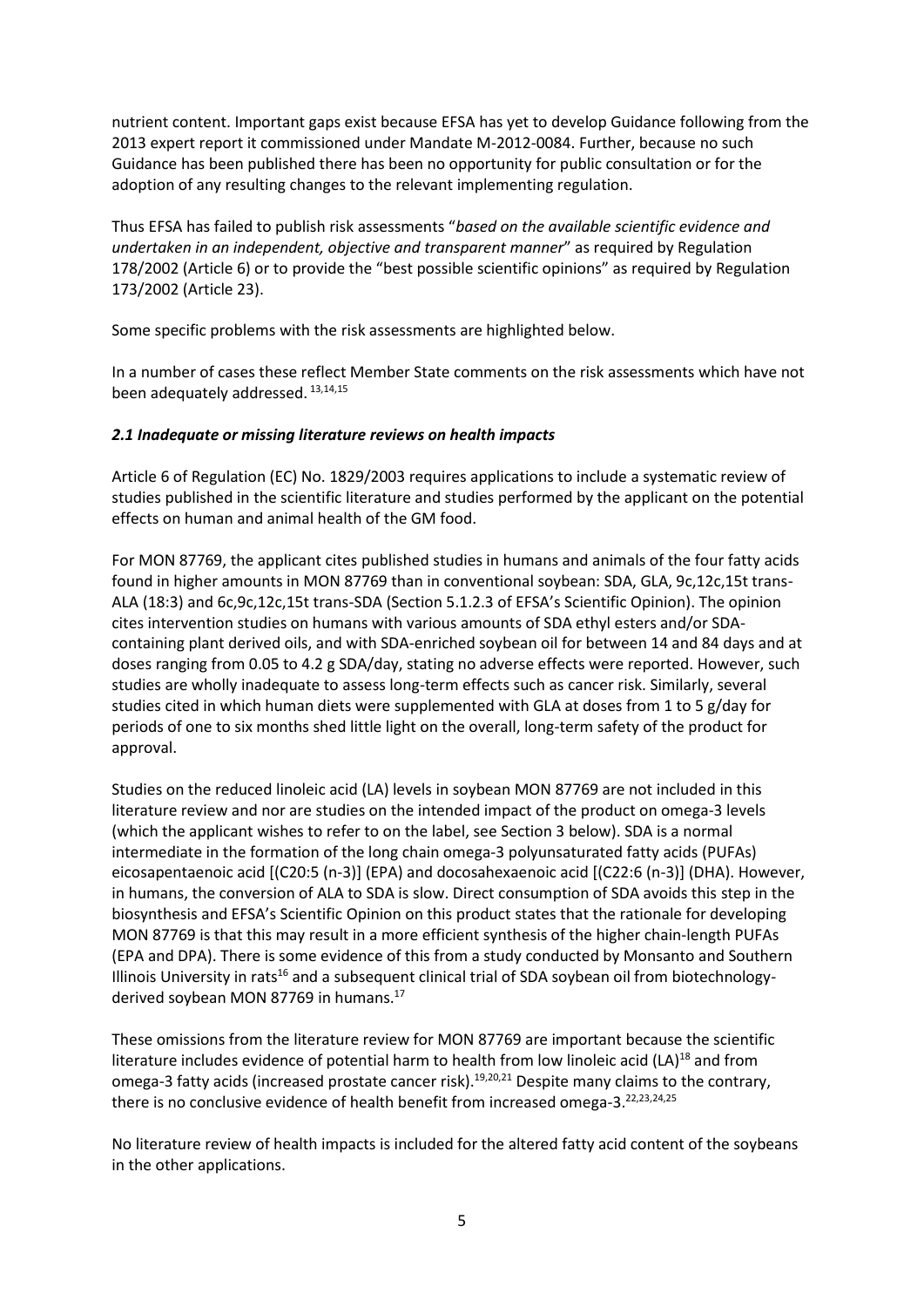In relation to MON 87705 and soybean 305423, which increase oleic acid (a mono-saturated fat or MUFA), a literature review would have revealed:

Studies suggesting a link between oleic acid/MUFAs and breast cancer<sup>26,27</sup>; and

Studies suggesting a link between MUFAs and poor memory function.<sup>28</sup>

Again, there is no consensus in the literature on the claimed on the benefits of MUFAs for cardiovascular disease risk. 29

These findings are important because they suggest that the regulatory requirement to protect human health requires studies which are adequate to identify endpoints such as cancer risk or memory loss in humans. Identifying such endpoints normally requires long-term clinical studies in humans.

A literature review would also have identified many gaps in the literature, leading to a lack of understanding, for example, of the implications of altering fatty acid profiles in foods for babies, young children, pregnant women and people with specific health conditions (discussed further in Section 2.3 below).

Had Guidance been in place, it is likely that all applicants would have been aware of the requirement for a comprehensive literature review of the health impacts of the altered nutrients in their products and would have identified a number of likely or potential harms to human health. This would have allowed hypotheses regarding risks to human health to be developed and tested in the remainder of the assessment.

#### *2.2 Inadequate food safety and nutritional assessment*

EU food law states (Article 14, Regulation 178/2002) that food shall not be placed on the market if it is unsafe.

The three products that are the subject of this complaint feature significant changes in nutrient content:

 Soybean MON 87769 contains a single insertion consisting of two intact expression cassettes (Pj.D6D and Nc.Fad3) coding for the fatty acid Δ6 desaturase from *Primula juliae* (primrose) (Pj.D6D) and the fatty acid Δ15 desaturase from *Neurospora crassa* (red bread mold, a filamentous fungus) (Nc.Fad3). The newly expressed desaturases in soybean MON 87769 seeds result in an alteration of the fatty acid profile, leading to the appearance of four new fatty acids (stearidonic acid (SDA), also known as octadecatetraenoic acid; alpha-linolenic acid; and two trans-fatty acids, 9c,12c,15t trans-ALA (18:3) and 6c,9c,12c,15t trans-SDA (C18:4)) and a reduction in linoleic acid (LA). The compositional analysis also revealed increased protein and differences in the levels of amino acids. For the processed oil, statistically increased levels of palmitic acid, stearic acid, trans-ALA and vitamin E were observed, whereas the level of lignoceric acid was reduced. The level of LA was also extensively reduced (from 54.8–55.9 % in the conventional counterpart to 20.7–30.9 % of the fatty acids in soybean MON 87769). In addition to these changes, three of the new fatty acids identified in the whole seed were also seen in the refined oil from MON 87769 (SDA, GLA and trans-SDA). Small quantities of trans-ALA were present in all types of refined, bleached and deodorised soybean oil. LA in protein isolate from soybean MON 87769 was reduced, and trans-ALA and ALA increased. The fat phase of the protein isolate produced from soybean MON 87769 also contained SDA, GLA and trans-SDA. The crude lecithin derived from soybean MON 87769 contained SDA, GLA and trans-SDA, which are usually not detected in lecithin from conventional soybeans, and the level of linoleic acid (C18:2) was significantly reduced.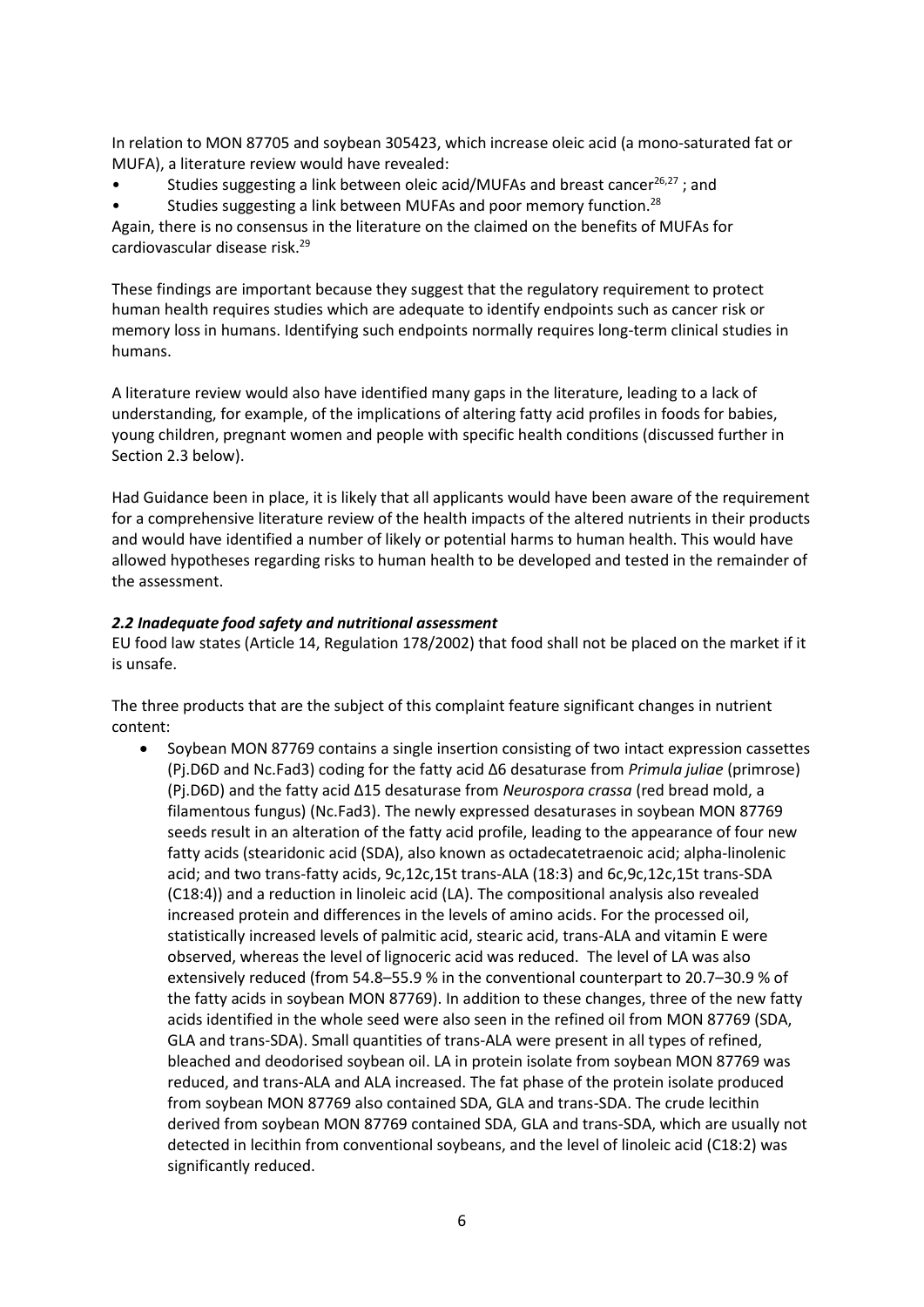- Soybean MON 87705 contains the soybean FAD2-1A/FATB1-A gene fragments downregulating endogenous FAD2 and FATB enzymes and the CP4 epsps gene cassette conferring tolerance to glyphosate-containing herbicides. MON 87705 differs from the conventional counterpart in the fatty acid profile (proportion of (C18:1) oleic acid increased and proportions of (C18:2) linoleic acid and (C16:0) palmitic acid decreased) in seeds and the presence of the CP4 EPSPS protein. The intended effects of the genetic modification and the effects on the fatty acid pattern seen in the analysis of unprocessed soybean seeds were also reflected in the composition of derived oil and additional differences were seen in heptadecenoic acid (C17:1 9c) and octadecadienoic acid (C18:2 6c, 9c).
- Soybean 305423 was developed through particle bombardment and contains gm-fad2-1 and gm-hra expression cassettes, conferring a high oleic acid profile and tolerance to acetolactate synthase (ALS)-inhibiting herbicides. Soybean 305423 expresses a fragment of the endogenous fad2-1 gene resulting, through RNA interference, in the silencing of the endogenous fad2-1 gene, which leads to a decreased level of the corresponding fatty acid desaturase. As a consequence, the conversion of oleic acid to linoleic acid is inhibited and the oleic acid level is elevated. Since linolenic acid is produced from linoleic acid, linolenic acid content is also decreased in soybean 305423. Some of the observed differences of the fatty acid profile are consistent with the intended effect of the genetic modification, i.e. an increase in oleic acid at the expense of PUFA, but changes in the levels of odd chain fatty acids are an unintended effect probably caused by the introduction of the ALS enzyme. Other parameters (calcium, zinc and glycitin and related total glycitein equivalents) also showed non-equivalence. Data was not provided for the compositional content of derived oil, despite this being the main product destined for human consumption.

In all three cases the nutritional content of the soybeans is clearly not (and is acknowledged not to be) "substantially equivalent" to conventional soybeans. In addition, the nutritional changes are complex and not limited to a single nutrient.

The terms of reference for this EFSA's Guidance on selection of comparators for the risk assessment of GM plants (page 6) include: "*the selection of comparators in cases where the current comparative approach may not be suitable for the risk assessment of the GM plants (e.g. where major compositional changes are targeted)*". It concludes (Summary)<sup>30</sup>:

"*In cases where appropriate comparators are not available (e.g. where significant compositional changes have been targeted) the EFSA GMO Panel considers to carry out a comprehensive safety/nutritional assessment on the GM plant per se*."

The Guidance (page 10) refers to "*Cases where appropriate comparators are not available and a comprehensive risk assessment is required*" and states:

"*The development of GM plants targeted towards major compositional changes is progressing rapidly. This includes, for example, the development of crops with modified metabolism and physiology to provide improved quality and enhanced nutritional profiles. In such cases plant composition may be modified to such an extent that for FF* [Food and Feed] *risk assessment an appropriate comparator cannot be identified for the species in question. In such cases the risk assessment requires an alternative approach*."

In Section 4 (Challenges and limitations to the selection of comparators), this document describes this situation in more detail:

"*The majority of GM plants applications concern modifications to agronomic traits such as herbicide tolerance and/or insect resistance. Currently, GM plants are being developed with quality traits modified by major modifications in metabolic pathways, possibly leading to extensive compositional alterations. Examples include nutritionally enhanced foods with qualitative and quantitative changes in proteins, amino acids, carbohydrates, oils/lipids, vitamins and minerals. Other GM plants will have*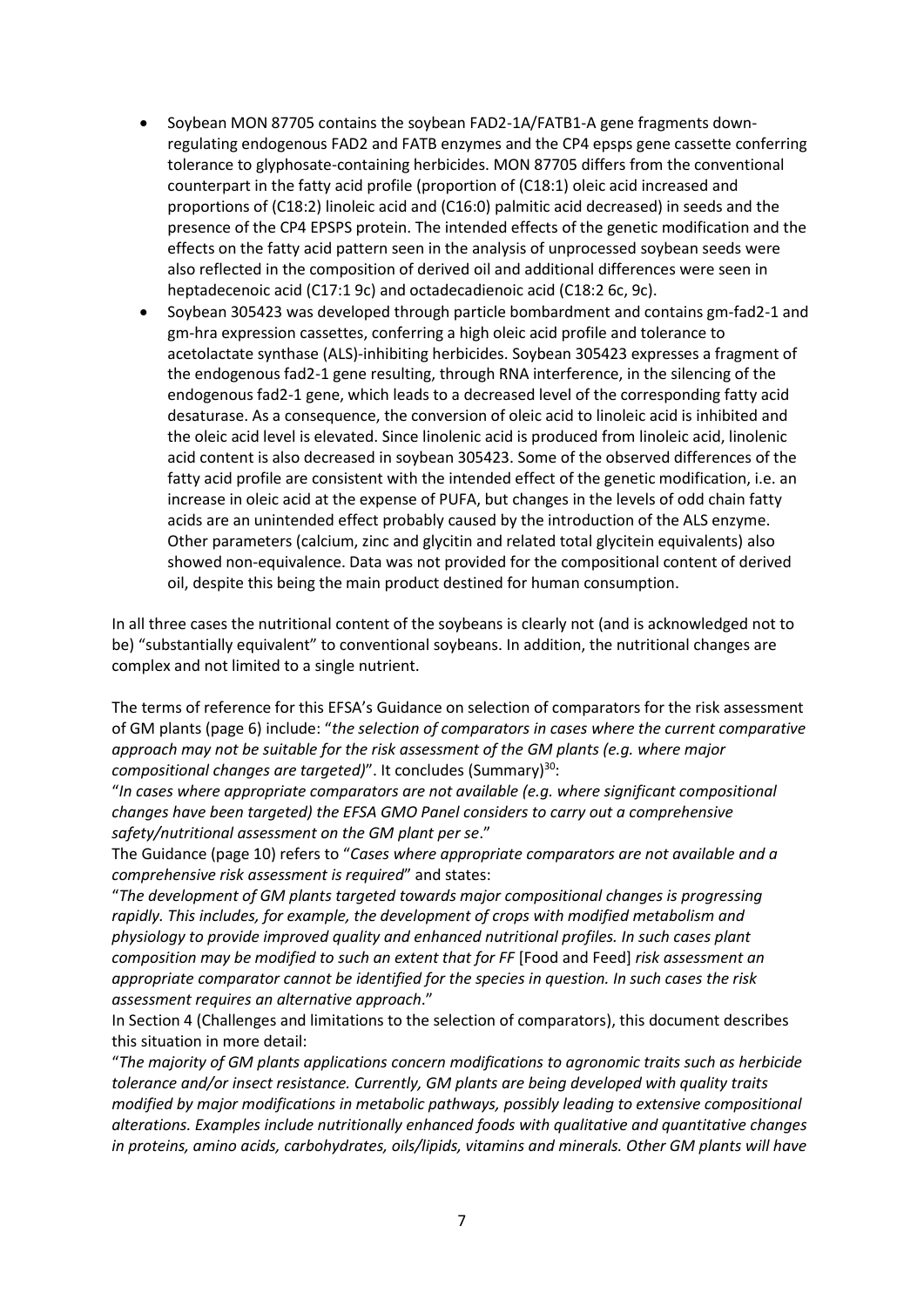*new traits which facilitate adaptation to environmental stress conditions such as drought or high salinity. These crops may be cultivated in areas where they have never been grown before. The selection of appropriate comparators for the risk assessment of these GM plants with complex modifications may be difficult. When no appropriate comparator is available, the risk assessment should be based primarily on the evaluation of the characteristics of the GM plant and derived products themselves*".

EFSA states that data are then required on, *inter alia*, "*dietary intake and potential for nutritional impact*" (Section 4).

Regulation (EC) No 1829/2003 defines a conventional counterpart as "*a similar food or feed produced without the help of genetic modification and for which there is a well-established history of safe use*" (Article 2.12). The underlying assumption of the comparative approach is that traditionally cultivated crops have a history of safe use for consumers and/or domesticated animals. The range of natural variation is estimated from a set of non-GM reference varieties and this allows comparisons of the GM plant with a similar food or feed produced without the help of genetic modification and for which there is a well-established history of safe use.

However, all three plants that are the subject of this complaint have nutritionally-altered components that fall outside this natural variation (as detailed above) and therefore all three products lack a history of safe use. EFSA's Guidance for risk assessment of food and feed from genetically modified plants<sup>31</sup> states (Section 3.1.3):

"*Where no comparator can be identified, a comparative risk assessment cannot be made and a comprehensive safety and nutritional assessment of the GM plant and derived food and feed itself should be carried out. This would, for instance, be the case where the food and/or feed derived from a GM plant is not closely related to a food and/or a feed with a history of safe use, or where a specific trait or specific traits are introduced with the intention of changing significantly the composition of the plant*".

And:

"*In case an appropriate comparator is not available, a comparative assessment cannot be made and, therefore a safety and nutritional assessment of the GM plant and derived products should be carried out as for other novel foods. In such cases, the elements to be considered for the risk assessment are the same as those listed in Section 2.3*." [Emphasis added] These are:

a) characteristics of the donor organisms and recipient plant;

b) genetic modification and its functional consequences;

c) agronomic and phenotypic characteristics of the GM plant;

d) compositional characteristics of GM plants and derived food and feed;

e) potential toxicity and allergenicity of gene products (proteins, metabolites) and the whole GM plant and its derived products;

f) dietary intake and potential for nutritional impact;

g) influence of processing and storage on the characteristics of the derived products.

The expert report commissioned by EFSA states (section 3.4):

"*Codex guidelines discuss the eventuality of a modification resulting in a food product, like vegetable oil, with a significantly different composition from its conventional counterpart. It is stated that in such cases it may be suitable to use conventional foods/ food components whose nutritional composition is closer to the food derived from the GM plant as appropriate comparators for assessing the nutritional impact of the food. A number of the 'novel' GM traits that will request authorisation in the future are nutritionally enhanced crops that contain a compound that is currently eaten within the diet but from another source (e.g. particular fatty acids from fish oils). One proposal for safety assessment of these compounds is to compare them with the current similar*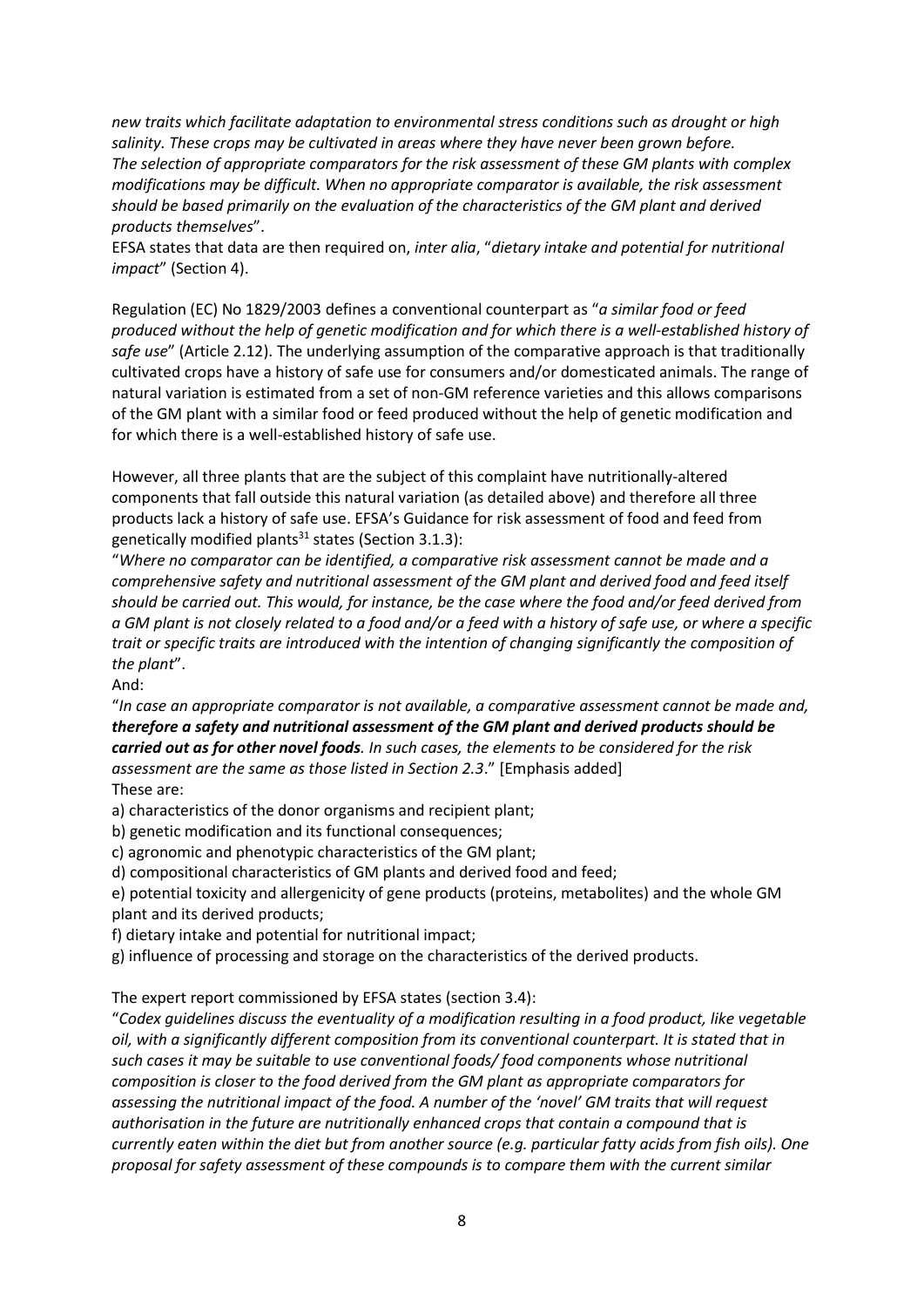*compounds consumed within the diet. For example this might be a commonly consumed food oil or protein from another food product (Constable et al., 2007). Varzakas et al. (2007) suggest GM material should be compared with the parent plant and material from the parent plant genetically modified to express an empty construct. This is useful in plant genetics research but comparison with parent plant may be more relevant to risk assessment*."

However, because it did not complete the process of developing Guidance for the assessment of nutritionally-altered crops following receipt of the expert report, EFSA has taken no public view on this proposal, or how it should be applied in practice. All three soybeans that are the subject of this complaint contain altered fatty acid profiles (and in some cases other nutrients) but the changes are complex and not directly comparable to any other food with a history of safe use.

It should also be noted that Constable  $(2007)^{32}$  is an industry-authored paper and alternative views have not been sought.

In relation to nutritionally altered crops, Codex guidance states  $33$ :

"*48. The assessment of possible compositional changes to key nutrients, which should be conducted for all recombinant-DNA plants, has already been addressed under 'Compositional analyses of key components'. However, foods derived from recombinant-DNA plants that have undergone modification to intentionally alter nutritional quality or functionality should be subjected to additional nutritional assessment to assess the consequences of the changes and whether the nutrient intakes are likely to be altered by the introduction of such foods into the food supply. A detailed presentation of issues to be considered can be found in Annex 2 to this document.*"

Examination of the Scientific Opinions reveals that studies of the effects of the intended and unintended nutritional changes in the three soybeans are totally inadequate:

 For MON 87769, the applicant used information from the United Kingdom (UK) National Diet and Nutrition Survey (adults 19–64 years old) and the US FDA information on serving sizes to calculated the intake of SDA-rich soybean oil and SDA. Making various assumptions, the applicant then calculated that the estimated mean per capita intake of SDA from the suggested use of SDA soybean oil would be equivalent to a dietary intake of around 0.4–0.8 g EPA/person/day and would result in a cumulative estimated intake below the level of 5 g/day of supplemental combinations of EPA and DHA and of 1.8 g of EPA alone per day, which were considered to be safe for adults by EFSA. The applicant also used the UK National Diet and Nutrition Survey to estimate the impact of replacing presently used vegetable oils in foods with SDA-rich soybean oil on the intake of other fatty acids, concluding that the dietary intake of n-3 PUFAs would increase by 2.70–2.85 g/day, whereas the intake of n-6 PUFAs would decrease by 0.85–0.62 g/day and the total saturated fatty acid intake would increase by 0.54–0.79  $g$ /day. They conclude that the estimated reduction in LA intake is without concern with regard to the AI for LA established by EFSA. Upon request, the applicant performed an additional assessment of the changes in fatty acid intake of consumers owing to substitution of conventional soybeans in soybean foods including soybean oil, with soybeans MON 87769, using consumption data from the UK, France and Denmark. The greatest changes occurred in the UK and consisted of an increase in the ALA intake of 0.5 g/day, in the SDA intake of 3.4 g/day, in the GLA intake of 1.1 g/day and in the palmitic acid intake of 0.17  $g$ /day, whilst the intake of LA decreased by 4.9  $g$ /day and that of oleic acid by 0.5 g/day. This LA intake would correspond to about 3 E%, which is below the AI set by EFSA. A twenty-eight-day repeated dose toxicity study, a sub-chronic toxicity study, and a one generation reproductive toxicity study were also conducted with soybean oil in Sprague–Dawley rats.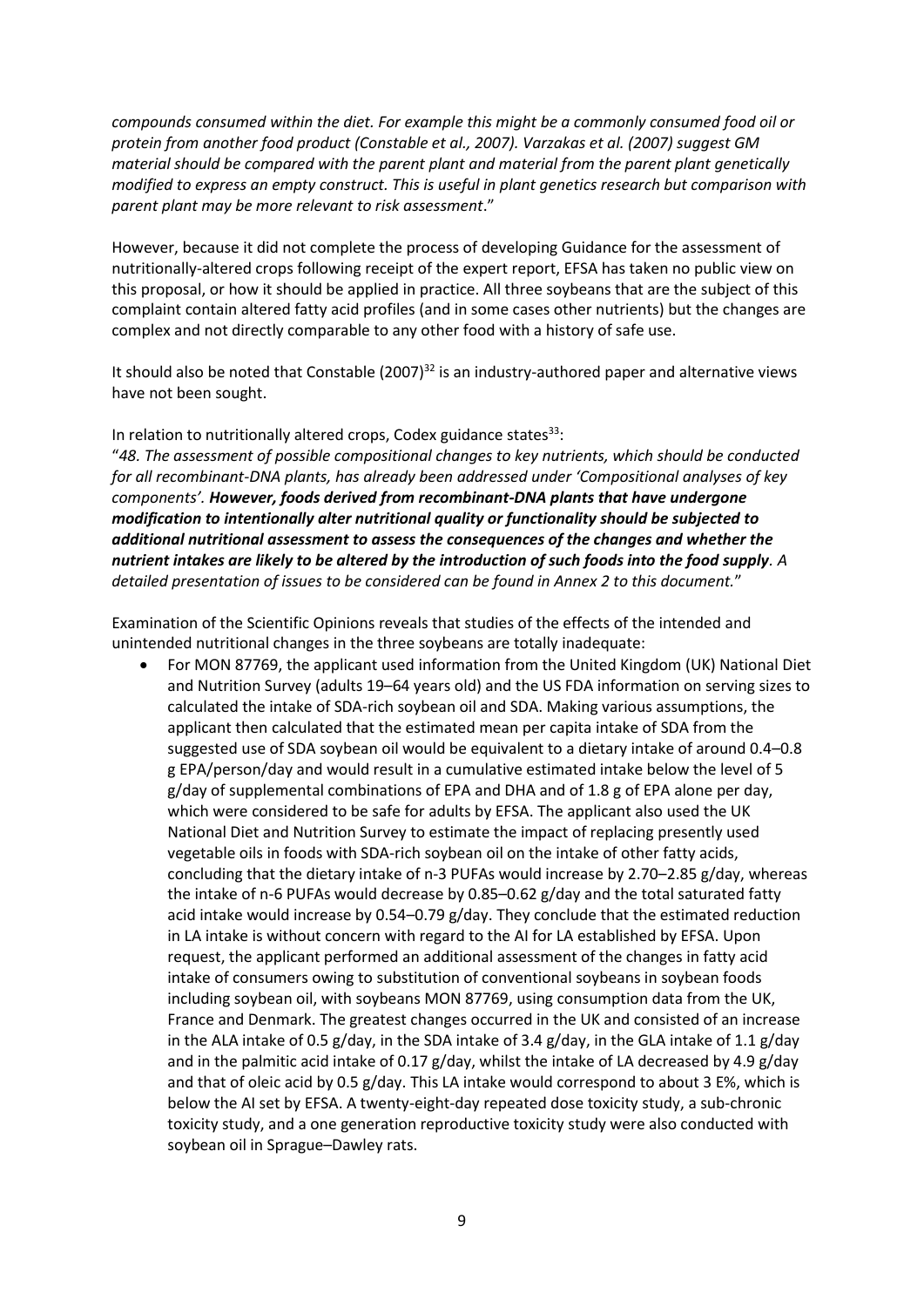- For MON 87705, the nutritional assessment is focused on the intended increase of oleic acid (C18:1) and the accompanying decreases of linoleic acid (C18:2) and palmitic acid (C16:0), of which the levels were outside the ranges of the natural variation. The mean per capita intake of soybean oil from the target foods is estimated for adult males and females only. EFSA's Opinion states that there would be a substantial increase in oleic acid intake, while the PUFA intake would be markedly reduced: however levels would remain within the range of dietary recommendations for both n-3 PUFA and n-6 PUFA. In response to a further request, the applicant provided exposure assessments based on total and partial substitutions of conventional soybean, rapeseed and sunflower oils with the soybean MON 87705 oil in foods (salad dressings, margarines and spreads, mayonnaise, crackers and salty snacks and soybean/rapeseed/sunflower oils in processed foods). The average and upper percentile intakes (expressed as g/day and as E % of the total diet) of five fatty acids (palmitic, stearic, oleic, linoleic and α-linolenic acid) arising from a total substitution of other oils by soybean MON 87705 oil were estimated, and the likely changes in total fatty acid consumption from the whole diet were calculated. EFSA has not set a dietary reference value (DRV) for SFAs or MUFAs. EFSA has proposed an adequate intake (AI) for ALA of 0.5 E %: the n-3 PUFA intake, around 1 E % at baseline in men and women, would fall by about 5 % in the substitution scenario. EFSA has proposed an AI for linoleic acid of 4 E %: intakes of n-6 PUFA for adults would fall by around 40% from above to below this level. Only adults are considered in the assessment. Diets containing defatted meal from soybean MON 87705 were tested in rats: no animal studies were undertaken for derived oil, which is the main product destined for human consumption.
- For soybean 305423, dietary intakes were estimated for five fatty acid groups (saturated fatty acids (SFA), monounsaturated fatty acids (MUFA), n-6 PUFA, n-3 PUFA and trans fatty acids (TFA)). Average and upper percentile intake amounts of the relevant food groups containing soybean oil were calculated and compared with reference values and normal dietary intakes. EFSA has not set a dietary reference value for SFA or MUFA. EFSA has proposed an adequate intake (AI) for linoleic acid (LA, the main dietary n-6 PUFA in the human diet) of 4 E %: reduction below the AI was observed for toddlers, children and teenagers (3.2–3.8 E %). EFSA has proposed an AI for Alpha-linolenic acid (ALA, the main dietary n-3 PUFA) of 0.5 E %: this was exceeded in all subgroups studied and replacement of vegetable oils with soybean 305423 oil was calculated to result in an increase of the n-3 PUFA consumption for all age groups. On request of the EFSA GMO Panel, the applicant provided an exposure assessment for the odd chain fatty acids: however no reference values have been set for these unintended changes. The Scientific Opinion concludes that full replacement of vegetable oils with oil derived from soybean 305423 would not change substantially the average intake of SFA and n-3 PUFA, but would increase MUFA and odd chain fatty acids, and decrease n-6 PUFA intake. It states that these changes are small and without impact on health and nutrition. For animal studies, dehulled, fat-extracted toasted soybean meal was the principal product tested, with small amounts of hulls and/or oil added in rat and chicken studies i.e. these studies focused on the product likely to be consumed by animals, not on the oil for human consumption.

#### Codex Guidance states (para 51):

"*When the modification results in a food product, such as vegetable oil, with a composition that is significantly different from its conventional counterpart, it may be appropriate to use additional conventional foods or food components (i.e. foods or food components whose nutritional composition is closer to that of the food derived from recombinant-DNA plant) as appropriate comparators to assess the nutritional impact of the food*". All three assessments have taken one narrow aspect of this approach (comparison with dietary reference values for individual fatty acids, where available). However, they have omitted other important aspects identified by Codex.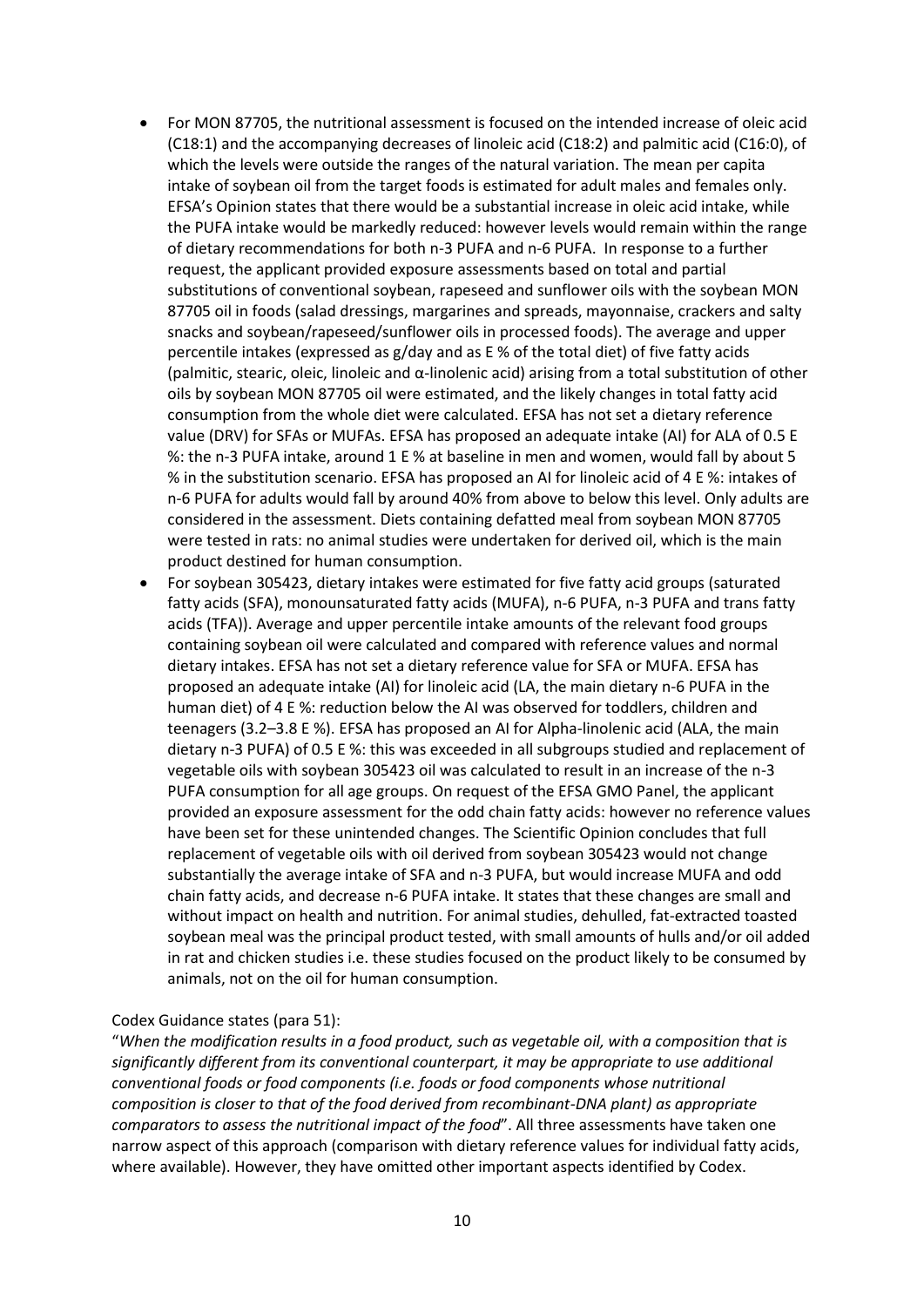#### For example, Codex Guidance states (para 52):

"*Because of geographical and cultural variation in food consumption patterns, nutritional changes to a specific food may have a greater impact in some geographical areas or in some cultural population than in others. Some food plants serve as the major source of a particular nutrient in some populations. The nutrient and the populations affected should be identified*".

The EFSA GMO Panel notes that vegetable oil consumption varies considerably between European Countries and may be much higher outside the UK, however UK data are relied on in all three assessments and estimates of impacts on other European populations are not considered, except for MON 87769 which uses some data from France and Denmark.

#### Codex Guidance states (para 50):

"*The use of plant breeding, including in vitro nucleic acid techniques, to change nutrient levels in crops can result in broad changes to the nutrient profile in two ways. The intended modification in plant constituents could change the overall nutrient profile of the plant product and this change could affect the nutritional status of individuals consuming the food. Unexpected alterations in nutrients could have the same effect. Although the recombinant-DNA plant components may be individually assessed as safe, the impact of the change on the overall nutrient profile should be determined*." However, all the assessments take a nutrient-by-nutrient approach and fail to assess the impact on health of the overall nutrient profile.

Codex guidance states (para 49): "*It is also important to ascertain to what extent the modified nutrient is bioavailable and remains stable with time, processing and storage*". However, bioavailability studies have not been included for any of the three soybeans.

#### Codex guidance also states (para 53):

"*Some foods may require additional testing. For example, animal feeding studies may be warranted for foods derived from recombinant-DNA plants if changes in the bioavailability of nutrients are expected or if the composition is not comparable to conventional foods. Also, foods designed for health benefits may require specific nutritional, toxicological or other appropriate studies. If the characterization of the food indicates that the available data are insufficient for a thorough safety assessment, properly designed animal studies could be requested on the whole foods*." However, only MON 87769 soybean oil has been tested in rats: the other animal studies in the applications focus on testing animal feed which has minimal oil content and is not comparable to the main product destined for the human diet. Further, the rat studies for MON 87769 soybean oil are inadequate to test long-term impacts in humans. Foods utilising the GMO (as opposed to the GMO itself) were not included in any animal feeding study so no data of relevance to human consumption of these foods was obtained and appropriate endpoints such as cancer risk in humans (which should have been identified by the literature review, see Section 2.1) were not considered.

Recently, the first study of the metabolic effects of genetically modified high oleic soybean oil in mice was presented at a conference. The authors designed a parallel diet in which the regular soybean oil was replaced, on a per gram basis, with GM high oleic acid soybean oil (Plenish soybean 305423).<sup>34</sup> To the authors' surprise this diet induced weight gain and fatty liver essentially identical to that of the unmodified soybean, although the mice remained insulin sensitive and had less adipose tissue. The results indicate that LA may contribute to insulin resistance and adiposity but that another as yet unidentified component of the soybean oil affects the liver and overall weight gain. The authors conclude that a thorough understanding of the metabolic effects of the GM soybean oil is essential before the adoption of yet another dietary trend that could have long lasting and impactful health consequences. However, EFSA has not required applicants to submit this study or any comparable studies for any of the soybeans.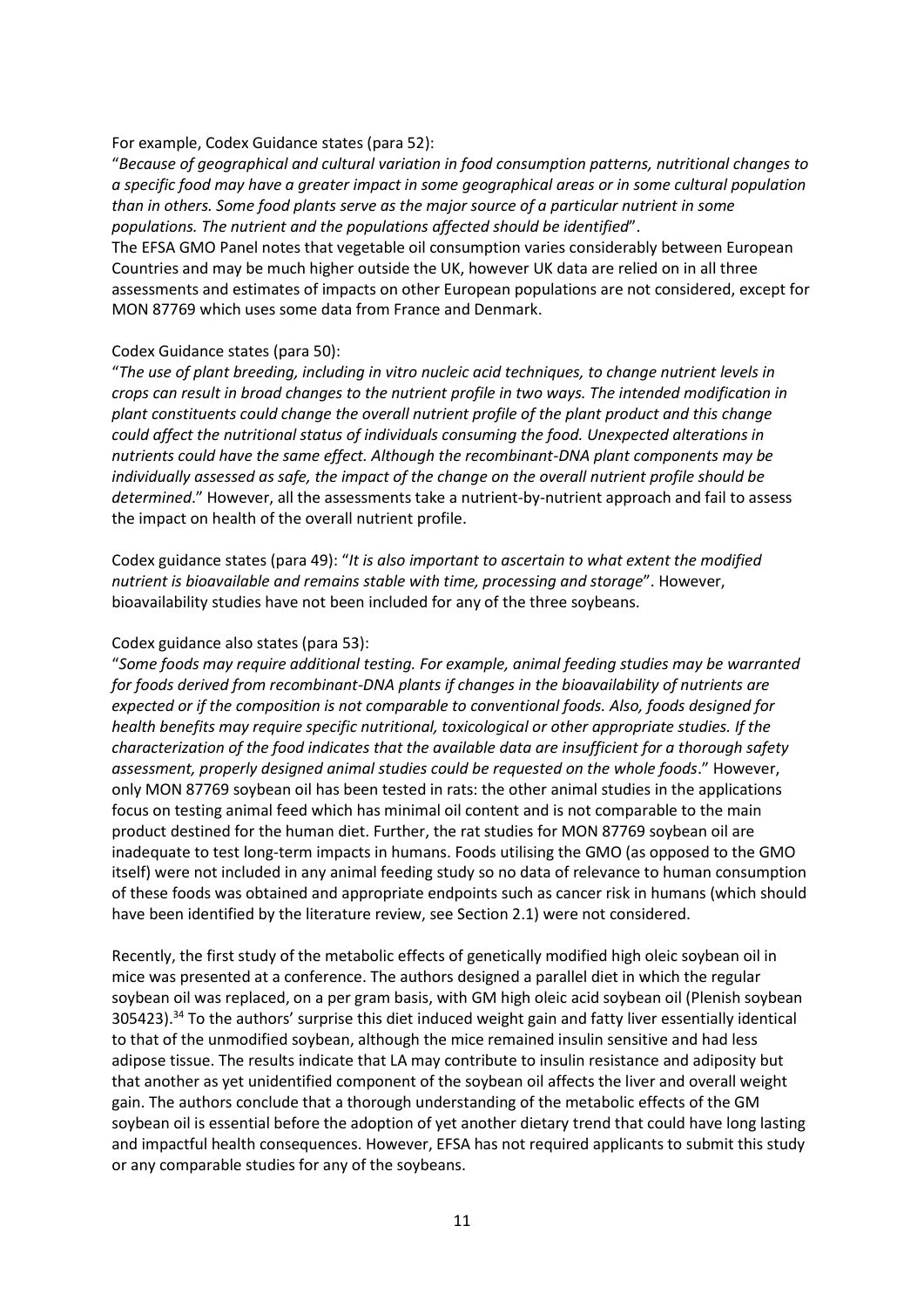It is widely recognised that human studies are needed to assess bioavailability of nutrients from nutrient-altered GM crops.35,36,37,38,39,40 Monsanto has conducted a clinical trial of SDA soybean oil from biotechnology-derived soybean MON 87769 in humans (Lemke et al., 2010, cited in Section 2.1 above and in EFSA's Scientific Opinion) but (despite the title of the paper) this does not address the safety of the nutritional changes. For the other two products, data from human trials does not appear to be available.

For MON87769, the applicant focuses heavily on the intended physiological consequence of consuming the soybeans i.e. enhanced synthesis of the long chain omega-3 polyunsaturated fatty acids (PUFAs) EPA) and DHA. The EFSA Opinion relies heavily on the fact that EFSA has set an adequate intake (AI) level of 250 mg EPA + DHA/day for adults, based on considerations of cardiovascular health. This is inadequate for a number of reasons including: (i) the EFSA report which established the AI is out of date<sup>41</sup> and more recent studies must be included (e.g. studies suggesting increased prostate cancer risk as cited above in Section 2.1); (ii) it does not consider population subgroups who may be particularly affected by changes in the fatty acid profile of their food (discussed further below in Section 2.3); (iii) it requires an extrapolation, based on limited data, of the impacts of the product on EPA+DHA and ignores other nutritional changes (contrary to Codex Guidance cited above) (iii) it is not applicable to GMO foods which require a full safety assessment under Regulation (EC) No. 1829/2003.

In summary, the lack of Guidance for the assessment of nutritionally-altered GM crops has resulted in an inadequate assessment process which fails to protect human health. There are also major inconsistencies between the information supplied for different products.

# *2.3 Inadequate consideration of the potential impact of altered nutritional content on potentially vulnerable subpopulations*

Article 14(4) of Regulation 178/2002 states:

*4. In determining whether any food is injurious to health, regard shall be had: (a) not only to the probable immediate and/or short-term and/or long-term effects of that food on the health of a person consuming it, but also on subsequent generations;*

*(b) to the probable cumulative toxic effects;*

*(c) to the particular health sensitivities of a specific category of consumers where the food is intended for that category of consumers*." [Emphasis added]

Implementing Regulation 503/2013 notes (Annex II, Part II, 1.6.3):

"*Genetically modified foods modified to provide additional health benefits to the consumer as compared to conventional foods, may benefit specific populations or subpopulations while others may be at risk from the same food. In cases where an altered bioavailability needs to be established and may raise concern for subpopulation(s), the level of the nutrient in the food shall be determined, taking into account all the different forms of the compound. The methods to test for bioavailability shall be selected on a case-by-case basis depending on the nutrient or other constituent, the food containing these constituents, as well as the health, nutritional status and dietary practices of the specific population(s) anticipated to consume the food*". [Emphasis added]

Codex Guidance also notes (Annex 2): "*Foods derived from recombinant-DNA plants modified for nutritional or health benefits may benefit certain populations/sub populations, while other populations/sub populations may be at risk from the same food*" and states (point 49): "*Attention should be paid to the particular physiological characteristics and metabolic requirements of specific population groups such as infants, children, pregnant and lactating women, the elderly*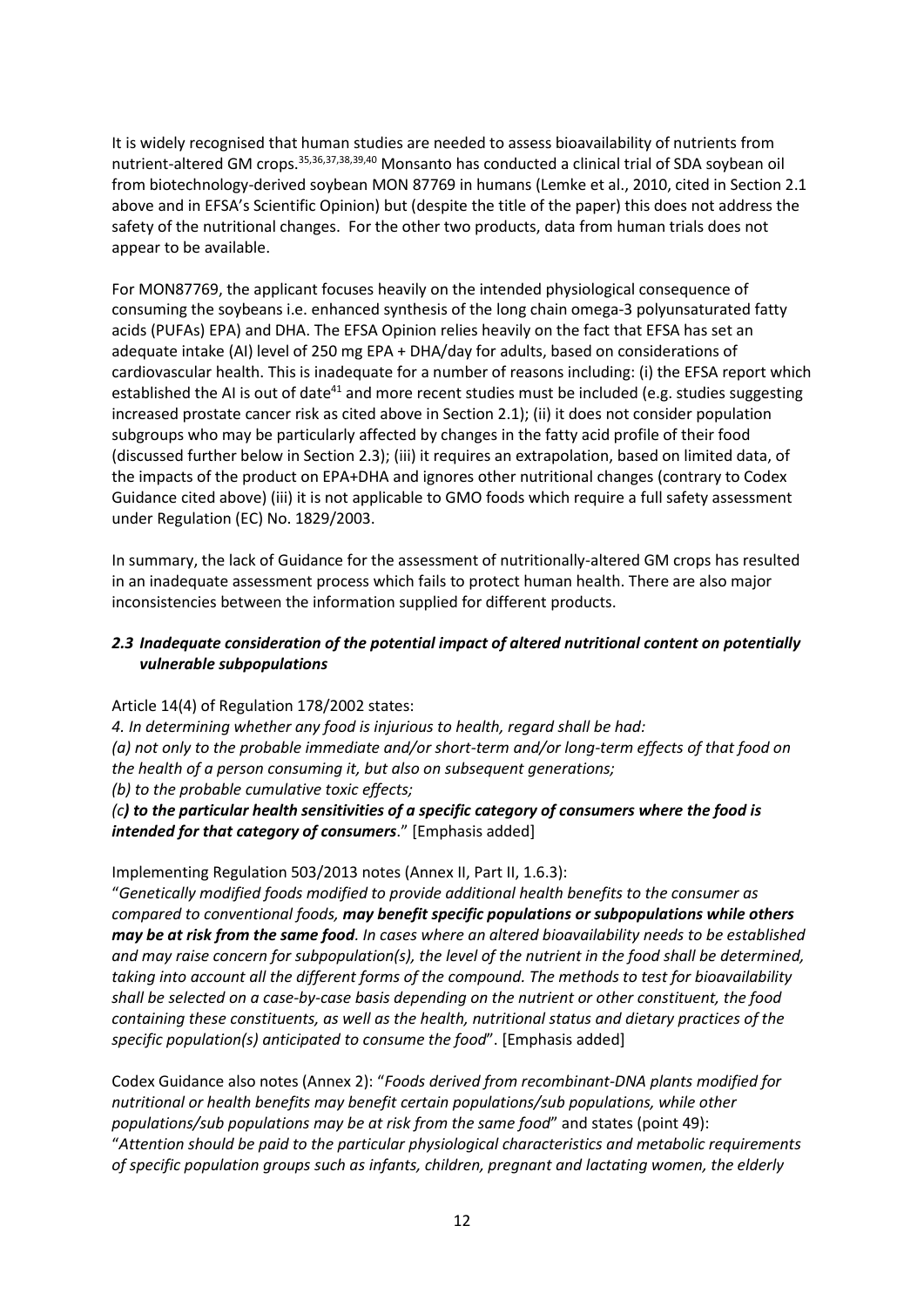*and those with chronic diseases or compromised immune systems. Based on the analysis of nutritional impacts and the dietary needs of specific population subgroups, additional nutritional assessments may be necessary*".

The expert report commissioned by EFSA states (Section 3.8):

"*Exposure assessment should also consider population differences that may result in segregated risks. This applies also to vulnerable subsets/ at-risk groups of a population, including diabetics, nursing mothers, pregnant women, children, and the elderly, which should be separately evaluated for exposure, to determine whether the GM food crop may pose a separate risk to them*".

Thus, EFSA Guidance and Codex Guidelines require population subgroups to be considered in the nutritional and safety assessment. As well as categories by age, this should include other subgroups whose nutrient requirements may be different from the general population.

However, data provided for the Scientific Opinions is inconsistent between applications and too limited to assess risks to vulnerable subpopulations:

- In the dietary assessment for MON 87769, only average adult intakes are considered.
- In the main and supplementary assessment for soybean MON 87705 oil is assumed to replace conventional soybean, rapeseed and sunflower oils in foods consumed by the adult UK population only. No impacts on subpopulations are considered.
- For soybean 305423, consumption data are taken from the UK National Diet and Nutrition Survey (NDNS) of 2008–2010 and the sub-populations considered are toddlers (1–3 years), children (4–10 years), teenagers (11–18 years), adults (19–64 years) and the elderly ( $\geq 65$ years).

No studies for any of the soybeans have been included for pregnant or lactating women.

Bioavailability studies in vulnerable subpopulations have not been included for any of the three soybeans.

Persons with chronic diseases have also been neglected. For example, there are a number of monogenic genetic disorders, e.g. in the category of Fatty Acid Metabolism Disorders (MCAD, LCAD and SCAD deficiencies) in which medium-chain triglycerides (MCTs) can't be broken down and linoleic acid deficiency may occur.<sup>42</sup> The implications of the low linoleic acid levels observed in soybean MON 87769 and soybean 305423 should have been considered for these vulnerable groups. Propionic acidemia and methylmalonic aciduria are genetic disorders of propionate catabolism which result in abnormality of odd-numbered Long-Chain Fatty Acids.<sup>43</sup> No studies are available to assess the health impacts on this group of the unexpected increases in odd-numbered Long-Chain Fatty Acids in soybean 305423.

The lack of such studies also impacts on the failure to meet labelling requirements (see below).

# *2.4 Failure to consider all processed forms of foods*

# Codex guidance states (para 47):

"*The potential effects of food processing, including home preparation, on foods derived from recombinant-DNA plants should also be considered. For example, alterations could occur in the heat stability of an endogenous toxicant or the bioavailability of an important nutrient after processing. Information should therefore be provided describing the processing conditions used in the production of a food ingredient from the plant. For example, in the case of vegetable oil, information should be provided on the extraction process and any subsequent refining steps*".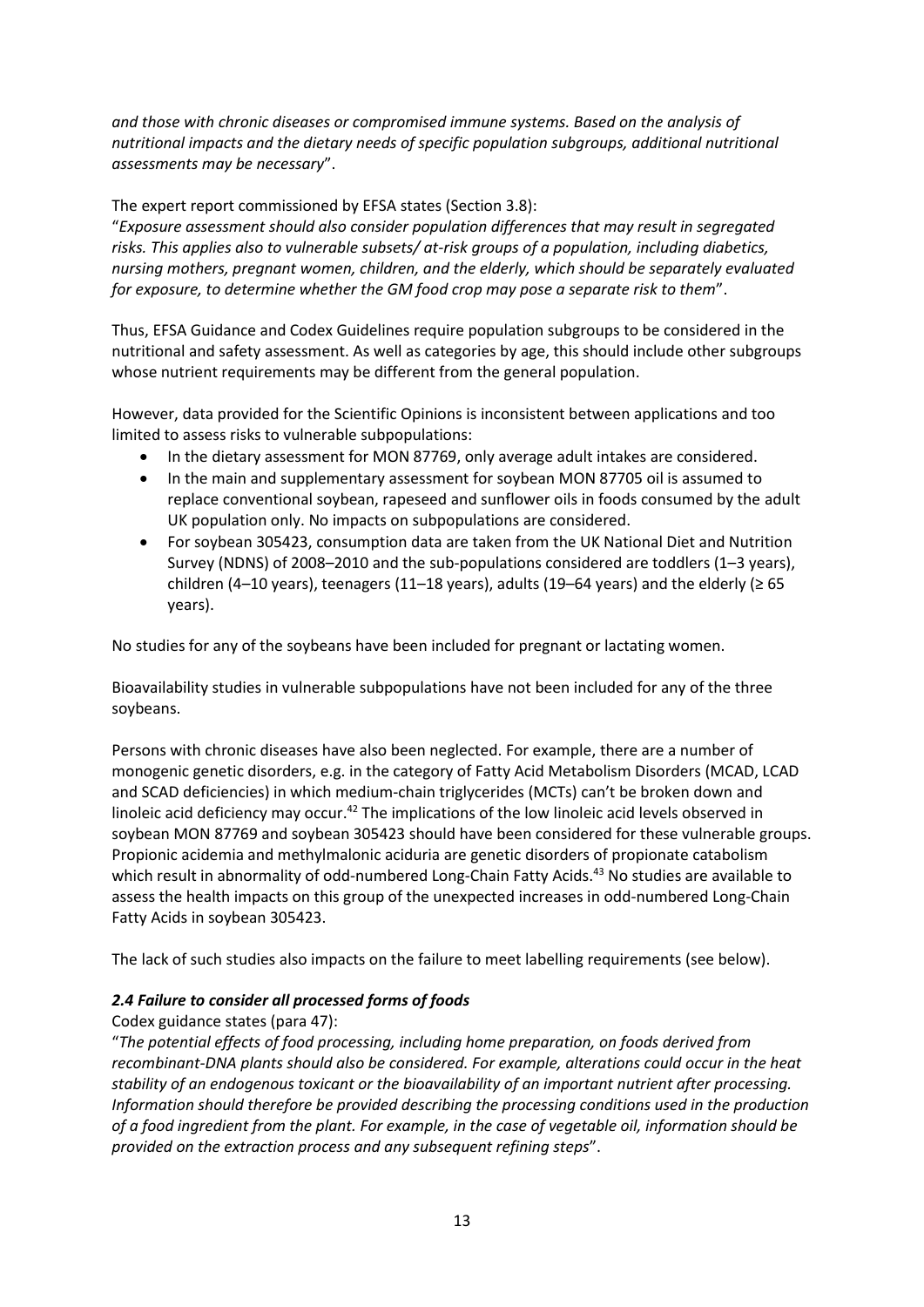However, not all forms of the processed soybeans were fully tested before approval of the products which are the subject of this complaint:

- For MON 87769, soybeans were harvested from two of the five sites in the USA in 2006 in order to perform compositional analyses on processed fractions, including defatted and toasted meal; refined, bleached and deodorised oil; protein isolate; and crude lecithin. The soybean meal was analysed for proximates, fibre fractions, amino acids, fatty acids, phytic acid and trypsin inhibitors, the soybean oil for fatty acids and vitamin E, the protein isolate for amino acids, fatty acids and moisture and, finally, crude lecithin for fatty acids and phosphatides.
- For soybean MON 87705, the seeds were processed into refined bleached deodorised (RBD) oil, isolated soy protein, toasted defatted meal and crude lecithin for further composition tests. RBD oils were analysed for fatty acid composition and vitamin E, isolated soy protein was analysed for amino acids and crude lecithin was analysed for phosphatides. Seed samples to prepare soybean processed fractions were collected from field trials where MON 87705 and the conventional counterpart A3525 were grown in replicated plots at two sites in the USA during the 2007 growing season. The intended effects of the genetic modification and the effects on the fatty acid pattern seen in the analysis of unprocessed soybean seeds were also reflected in the composition of RBD oil. The main product for human use is soybean oil. However, EFSA's Scientific Opinion notes that in addition, soybean is used for the production of soybean milk, protein concentrates, flour, sprouts, baked or roasted soybeans, tofu, soybean sauce and other products for human consumption. No analyses were conducted for these products.
- For soybean 305423, the main product for human consumption is the oil, and other products for human consumption were not considered in EFSA's Scientific Opinion. For the exposure assessment, food items considered are the targeted foods (fried fish, meat, potatoes, vegetables and other fried foods, home-use; and from spray applications savoury snacks and crackers) and other foods (salad dressings, margarines and spread, mayonnaise). The fatty acid composition of the oil from soybean 305423 is taken from that of the unprocessed seeds from the field trial of 2011 and the oil is assumed to fully replace vegetable oils in the individual food items.

In all cases, the nutritional and safety assessment for humans in focused on use of soybean oil. However, there is inconsistency because the fatty acid composition of the oil itself (only the seed) is not used for soybean 305423 and the effects of processing are therefore not considered in this case. In addition, EFSA's Opinion for MON 87769 (Section 5.1.2.3 (c)) states that it is assumed that trans-SDA is mainly formed by trans-isomerisation of unsaturated fatty acids during the processing of the oil: but no specific studies have looked at the effects of consuming trans-SDA.

Other products for human consumption including soybean milk, protein concentrates, flour, sprouts, baked or roasted soybeans, tofu and soybean sauce are not assessed for their fatty acid content or health impacts for any of the three soybeans.

On request from the EFSA GMO Panel, the applicant supplied information on the oxidative stability of the SDA enriched oil obtained from soybean MON 87769. However, this information does not appear to have been required from other applicants.

In the absence of Guidance for the assessment of nutrient-altered crops, none of the applicants have tested all the forms of the soybean products which may be consumed by humans. This is inconsistent with the risk assessment of novel foods, as described in the 2012 expert report commissioned by EFSA, for which the starting point is considering the processing the crop would undergo and the products which would be manufactured or marketed to consumers.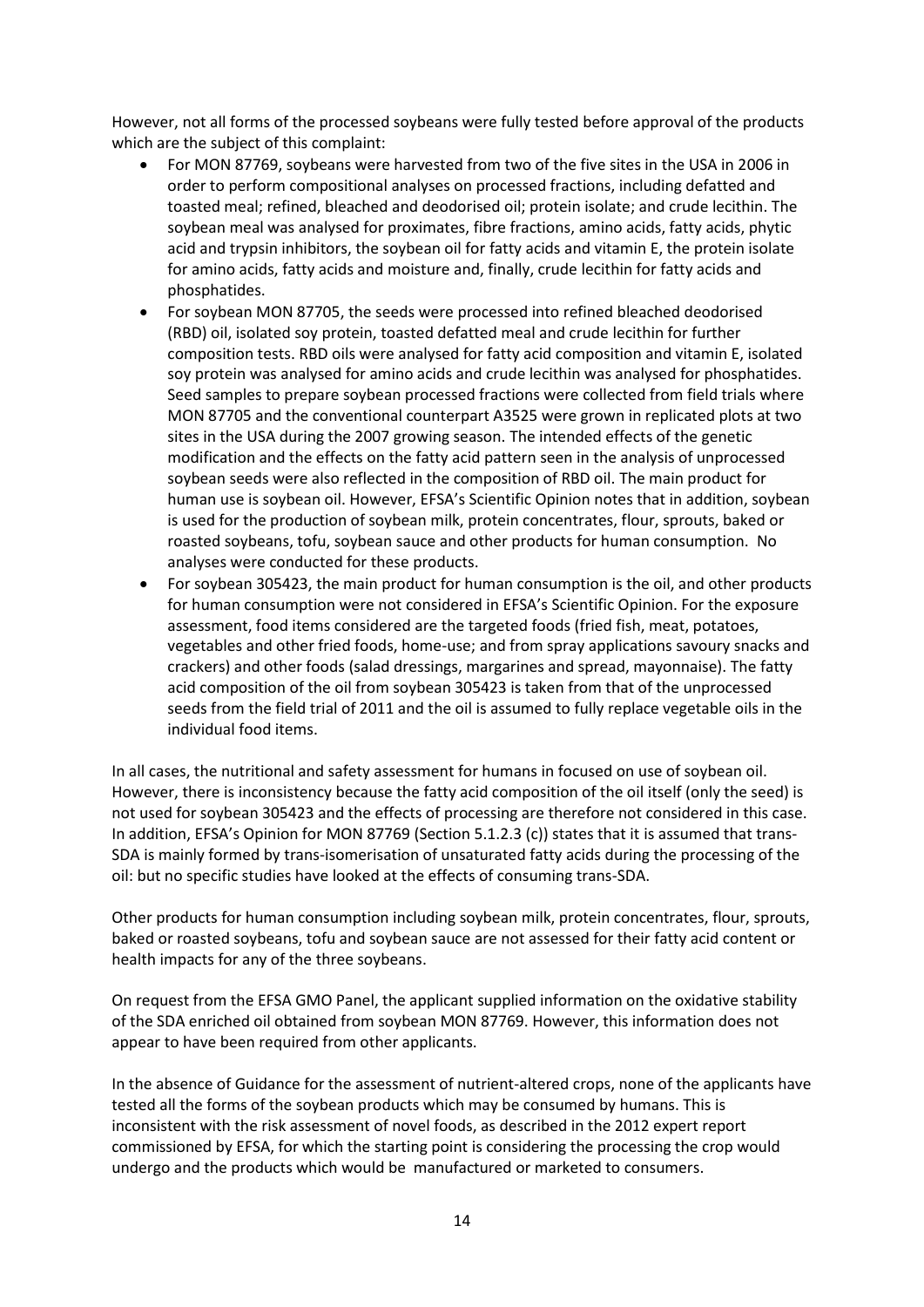#### *2.5 Inadequate feed safety and nutritional assessment*

EU food law states (Article 15, Regulation 178/2002) that feed shall be deemed to be unsafe for its intended use if it is considered to:

— have an adverse effect on human or animal health;

— make the food derived from food-producing animals unsafe for human consumption.

Based on the data provided, the EFSA GMO Panel concludes that feeding of full-fat soybean MON 87769 or inclusion of the oil derived from MON 87769 could alter the lipid content of animal tissues (Section 5.1.5.2 of the relevant Scientific Opinion). However, the Panel did not consider the nutritional impact from consuming products of animal origin derived from animals fed whole fat MON 87769 or its oil on consumers. In fact, none of the three scientific opinions provided by EFSA on nutritionally-altered soybeans assess the impact on the nutritional content of meat, milk or eggs. Therefore the opinions do not include the necessary assessment of whether food derived from foodproducing animals fed on any of the three GM soybeans is safe for human consumption.

The addition of GM soybean oil or seeds to animal feed is an active topic of research, with the aim of altering milk fat composition<sup>44</sup> as has already been attempted using supplements.<sup>45</sup> Since potential food and feed uses have not been restricted, this use should fall within the scope of the assessments. Further, it is likely that a similar approach could be applied to meat and eggs where diet is known to affect fat composition.<sup>46,47</sup> Since such uses can be anticipated, nutrient (and antinutrient) composition should have been required for meat, milk and eggs from animals fed on all three nutrient-altered soybeans.

In its comments on MON 87769, Germany notes that the applicant should specify whether whole soybean MON 87769, processed material or the derived SDA-rich oil are intended to be used as animal feed and whether impacts on the food (e. g. meat or milk) derived from animals which were fed these materials are expected. However, EFSA responded that foods and feeds derived from animals fed soybean MON 87769, feed containing or consisting of soybean MON 87769 and feed produced from this soybean, are not within the application. It is hard to see how this response is consistent with the requirements of Article 15, Regulation 178/2002.

This important issue is unlikely to have been missed had EFSA developed Guidance for the assessment of nutrient-altered GM crops.

# *2.6 Inconsistency in field trials required to characterise the altered nutritional content of the soybeans*

#### Codex Guidelines state (para 45):

"*The location of trial sites should be representative of the range of environmental conditions under which the plant varieties would be expected to be grown. The number of trial sites should be sufficient to allow accurate assessment of compositional characteristics over this range. Similarly, trials should be conducted over a sufficient number of generations to allow adequate exposure to the variety of conditions met in nature. To minimise environmental effects, and to reduce any effect from naturally occurring genotypic variation within a crop variety, each trial site should be replicated. An adequate number of plants should be sampled and the methods of analysis should be sufficiently sensitive and specific to detect variations in key components*."

#### And also (Annex 2, para 11):

"*With conventional fortification of food, typically a nutrient or a related substance is added at controlled concentrations and its chemical form is characterized. Levels of plant nutrients or related substances may vary in both conventionally bred and recombinant-DNA plants due to growing*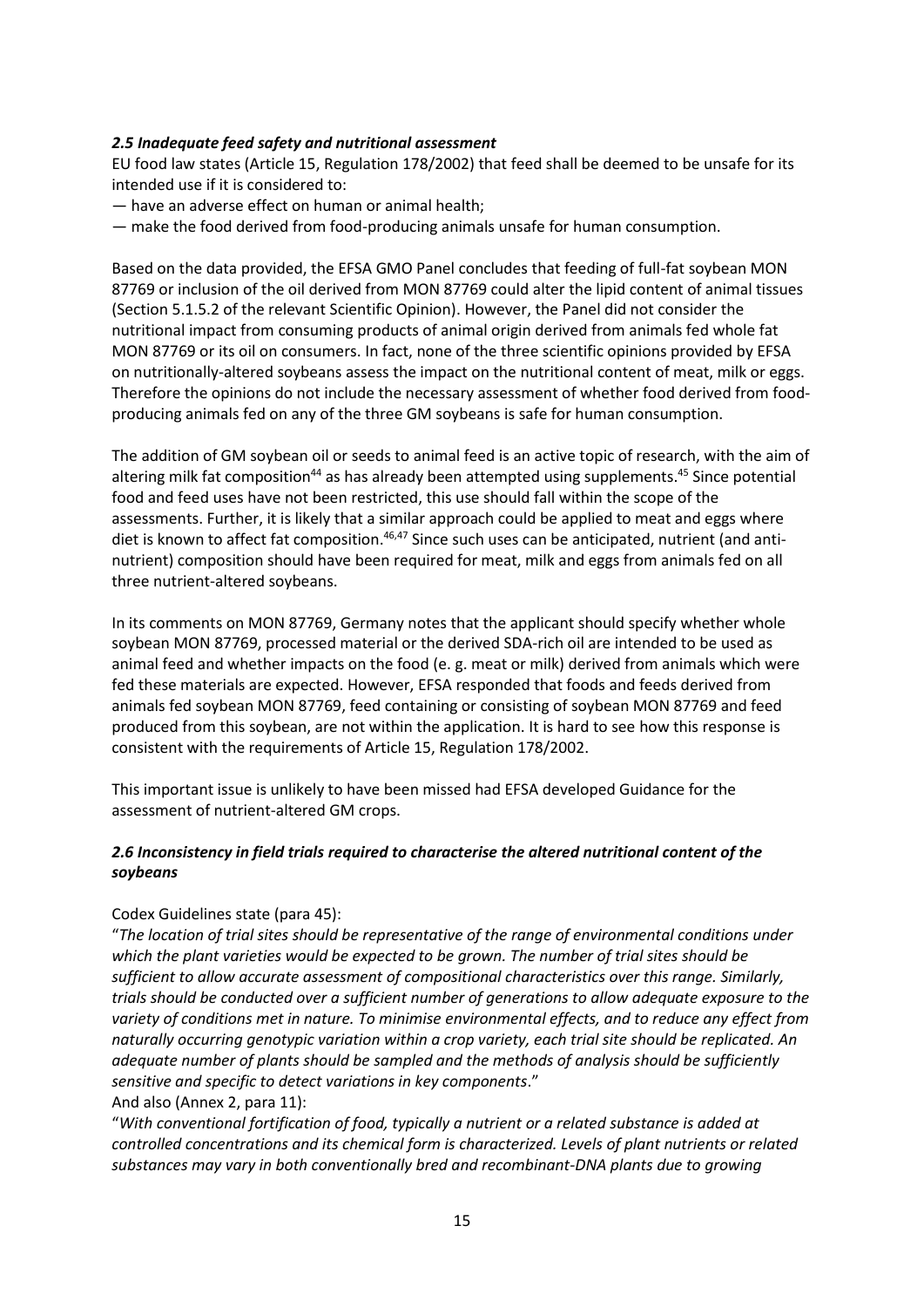*conditions. In addition, more than one chemical form of the nutrient might be expressed in the food as a result of the modification and these may not be characterized from a nutrition perspective. Where appropriate, information may be needed on the different chemical forms of the nutrient(s) or related substance(s) expressed in the portion of the plant intended for food use and their respective levels*."

Environment and gene-environment interactions (GxE) are known to have important effects on nutrient (including fatty acid) composition of soybeans, <sup>48</sup> leading to significant alterations in fatty acid content in different environmental conditions (e.g. temperature and rainfall) and such effects can vary at different developmental stages $49$ . It is therefore essential that data on nutrient composition of the edible pats of the plant is obtained from a wide variety of agronomic conditions, representative of expected growing conditions.

The data provided in the three relevant EFSA Opinions is inconsistent between applications and in some cases clearly inadequate to deal with the case of nutrient-altered crops. Specifically, according to the relevant EFSA opinions:

- Data on agronomic and phenotypic characteristics of soybean MON 87769, its conventional counterpart and a set of non-GM commercial varieties were collected in field trials performed in the USA over 2 years in 2006 and 2007. These field trials also supplied seed and forage material for compositional analysis of the various soybean materials. In both years, the field trial was carried out at five geographical sites representative of the soybean cultivation areas of the USA.
- The comparative analyses for MON87705 were carried out at 5 different geographical sites in 2007/08 (including data from the US and Chile) and at 5 sites in the USA in 2008 (one USA site was excluded from the analysis).
- For soybean 30542, analysis was undertaken of the GM-HRA protein and fatty acid profile of seeds collected across several locations in Chile, Argentina and the USA. Field trials for compositional data were performed at six locations in the USA and Canada in 2005 and at six locations during the season 2005–2006 in Chile and Argentina. An additional comparative field trial was performed at ten sites within soybean cultivation areas in the USA in 2011.

Of the three products, MON87769 is already authorised for commercial cultivation in Canada and the USA.<sup>50</sup> At minimum, data from Canadian trial sites is also required to establish the nutritional composition for this soybean due to likely very different cultivation conditions (e.g. climate, soil types).

The lack of Guidance for nutrient-altered crops means that EFSA has failed to specify requirements for composition data for nutrient-altered crops which take account of the importance of geneenvironment interactions.

# **3. Failure to adopt Guidance has led to violation of labelling requirements in Regulation 178/2002 and Regulation 1829/2003**

The lack of Guidance for the risk assessment of nutrient-altered foods has also resulted in a failure to appreciate the need to provide adequate information regarding the new nutritional content on labels.

EU food law aims at the prevention of practices which may mislead the consumer (Article 8, Regulation 178/2002) and Regulation 1830/2003 requires products consisting of or containing GMOs to be labelled and to be traceable via a unique identifier provided to the operator receiving or placing a product on the market (but not to the consumer). This Regulation does not specify detailed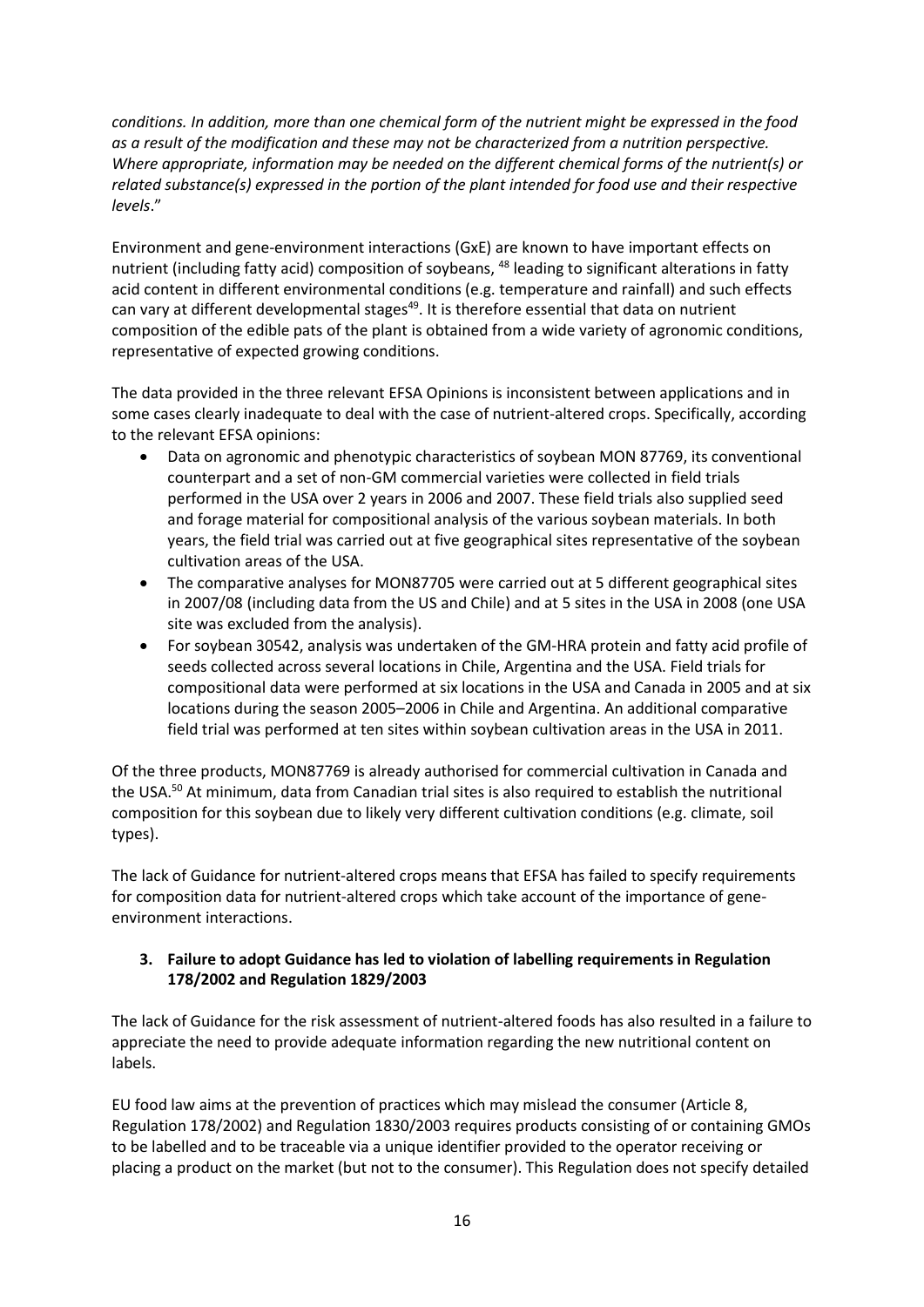labelling requirements for nutritionally-altered crops that may pose risk to specific subcategories of consumer. However, Article 14(3) of Regulation 178/2002 states:

"*3. In determining whether any food is unsafe, regard shall be had:*

*(a) to the normal conditions of use of the food by the consumer and at each stage of production, processing and distribution, and*

*(b) to the information provided to the consumer, including information on the label, or other information generally available to the consumer concerning the avoidance of specific adverse health effects from a particular food or category of foods.*"

Regulation (EC) 1829/2003 Recital (22) states:

"*In addition, the labelling should give information about any characteristic or property which renders a food or feed different from its conventional counterpart with respect to composition, nutritional value or nutritional effects, intended use of the food or feed and health implications for certain sections of the population, as well as any characteristic or property which gives rise to ethical or religious concerns*". [emphasis added].

Article 5 (1f) of Regulation 1829/2003 requires either an analysis, supported by appropriate information and data, showing that the characteristics of the food are not different from those of its conventional counterpart, having regard to the accepted limits of natural variations for such characteristics and to the criteria specified in Article 13(2)(a), or a proposal for labelling the food in accordance with Article 13(2)(a) and (3). Since the applicants accept the three soybeans are different from their conventional counterparts, labels have been proposed for all three products.

Article 13(2 and 3) of Regulation 1829/2003 state:

"*2. In addition to the labelling requirements referred to in paragraph 1, the labelling shall also mention any characteristic or property, as specified in the authorisation, in the following cases: (a) where a food is different from its conventional counterpart as regards the following characteristics or properties:*

*(i) composition;*

*(ii) nutritional value or nutritional effects;*

*(iii) intended use of the food;*

*(iv) implications for the health of certain sections of the population;*

*(b) where a food may give rise to ethical or religious concerns.*

*3. In addition to the labelling requirements referred to in paragraph 1 and as specified in the authorisation, the labelling of foods falling within the scope of this Section which do not have a conventional counterpart shall contain appropriate information about the nature and the characteristics of the foods concerned*."

Article 14 highlights that detailed rules for implementing this Section, amongst other things regarding the measures necessary for operators to comply with the labelling requirements, may be adopted in accordance with the procedure referred to in Article 35(2). However, no such detailed rules have been adopted for nutrient-altered GM crops.

As a result of the lack of detailed rules, the proposed labelling does not conform to the legal requirements for any of the three soybeans which are the subject of this complaint, because (i) information is not provided about all the characteristics and properties that render the food or feed different from its natural counterpart; and (ii) no account as has been taken of the differing nutritional needs of different sections of the population, particularly children and those with metabolic disorders who may be adversely affected by altered nutrient content. More specifically:

 For MON87769, the applicant proposed that food and feed products within the scope of the application should be labelled as "genetically modified soybean containing SDA omega-3 oil" or "contains genetically modified soybean containing SDA omega-3 oil". This is factually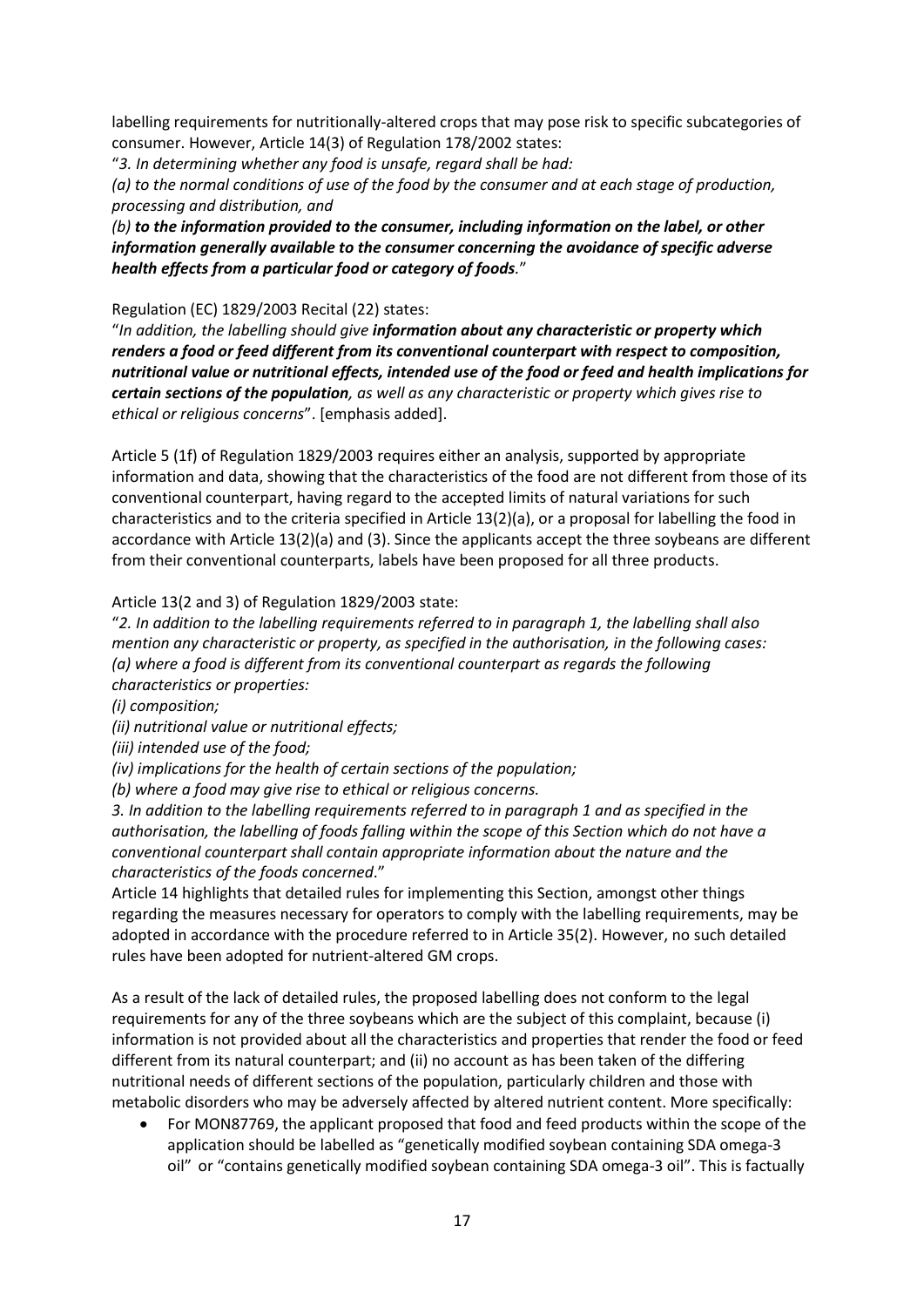incorrect since there is no omega-3 oil produced by the soybean. Commission Implementing Decision (EU) 2015/686 of 24 April 2015 states that the words 'with stearidonic acid' shall appear after the name of the organism on the label or, where appropriate, in the documents accompanying the products. However, to meet legal requirements the label should describe the altered composition in full, including all the new fatty acids (stearidonic acid (SDA), also known as octadecatetraenoic acid; alpha-linolenic acid; and two trans-fatty acids, 9c,12c,15t trans-ALA (18:3) and 6c,9c,12c,15t trans-SDA (C18:4)) and the reduction in linoleic acid (LA).

- For MON 87705, the labelling proposal "increased oleic acid oil produced from genetically modified soybean" is inadequate because it fails to detail all the changes in the fatty acid profile, including the reduction in linoleic acid (LA). Commission Implementing Decision (EU) 2015/696 of 24 April 2015 states the words 'with increased monounsaturated fat and reduced polyunsaturated fat' shall appear after the name of the organism on the label or, where appropriate, in the documents accompanying the products. However, numerous GM soybeans with altered fatty acid profiles are in the GM industry pipeline with a wide variety of properties<sup>51,52</sup>. These products all have different fatty acid profiles and molecular characterisations and several could be described as having increased monounsaturated fat and reduced polyunsaturated fat, despite having substantially different fatty acid profiles (and in some cases other altered nutrients).
- For soybean 305423 the labelling proposal "genetically modified soybean with altered fatty acid profile" is inadequate for the same reason, as it also provides inadequate information on the nutritional changes including the reduction in linoleic acid (LA). Commission Implementing Decision (EU) 2015/698 of 24 April 2015 states that the words 'with increased monounsaturated fat and reduced polyunsaturated fat' shall appear after the name of the organism on the label or, where appropriate, in the documents accompanying the products. However, this implies equivalence with MON 97705, despite different fatty acid profiles.

For all three soybean products, it is particularly important that consumers are warned about low linoleic acid, given the potentially adverse effects of this nutritional change and the existence of vulnerable subgroups with Fatty Acid Metabolism Disorders (as described above). Consumer information is also important because a reduction below adequate intake (AI) for linoleic acid was observed for toddlers, children and teenagers in the assessment for soybean 305423 (children were wrongly omitted from the assessments for the other soybeans).

The failure to undertake comprehensive nutritional and safety assessments for vulnerable subgroups (as described above) also means there is inadequate information on which to base these labelling proposals as in most cases relevant subgroups (such as pregnant mothers) have not been considered.

To meet the legal requirements, it is essential that consumers and medical professionals are provided with more information on the label (i.e. a list of all fatty acids and other nutrients that are significantly increased or decreased) and the means to find more detailed information should this become necessary (i.e. the Unique Identifier). This is necessary because:

1. New information may become available in future about unexpected harms associated with the particular method of genetic modification or molecular characterisation (e.g. stability of a particular construct or off-target effects) which is only traceable via the Unique Identifier.

2. New information may become available regarding specific harms associated with specific types of fatty acid (e.g. confirming the reported association between omega-3 fatty acids and prostate cancer, or high oleic acid and breast cancer) which may lead to (some or all) consumers wishing to avoid some altered oil products but not others and/or retailers/manufacturers to withdraw some products. This can only be done if the fatty acid profile of each product is known and its source is traceable.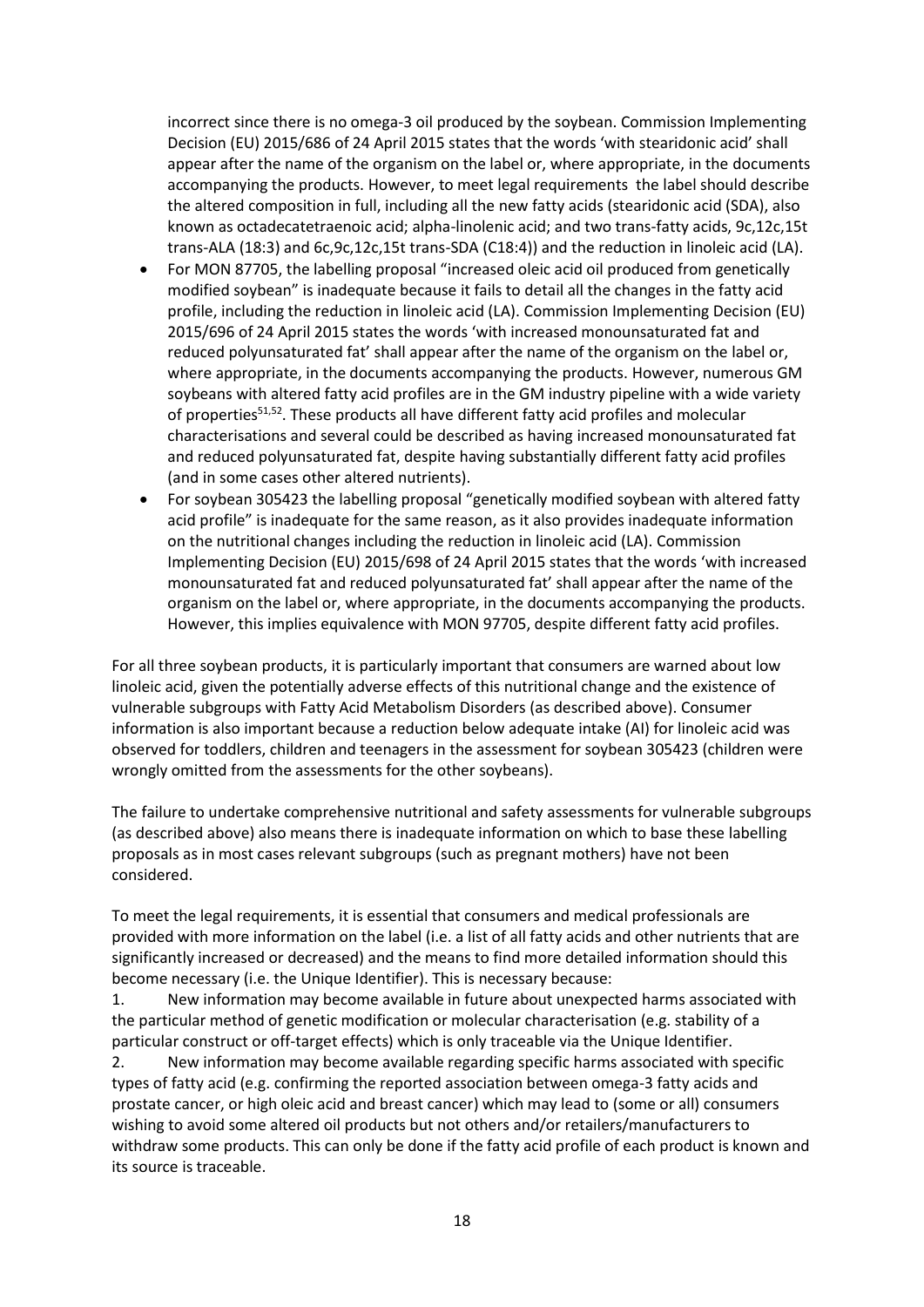3. Subgroups of consumers (e.g. children or those suffering from a particular metabolic disorder) may find health problems are caused by some fatty acid profiles but not others (as described above). They may therefore wish (or need) to avoid specific fatty acids or groups of fatty acids.

Detailed consumer information regarding specific products is essential to allow specific subgroups of persons to avoid them. This can only be done if the fatty acid profile and its source is known to the consumer (and in some cases can be discussed with a medical professional) via information on its label.

For MON87769, the proposed label "contains genetically modified soybean containing SDA omega-3 oil" also conflicts with food claims legislation. Whilst the risks of GM crops are considered by EFSA under Regulation 1829/2003, claims about the health benefits of products may be added to labels on a voluntary basis under Regulation 1924/2006. Under Regulation (EC) No. 1924/2006 (Annex) the use of the claim "SOURCE OF OMEGA-3 FATTY ACIDS" is restricted. The Annex states: "*A claim that a food is a source of omega-3 fatty acids, and any claim likely to have the same meaning for the consumer, may only be made where the product contains at least 0,3 g alphalinolenic acid per 100 g and per 100 kcal, or at least 40 mg of the sum of eicosapentaenoic acid and docosahexaenoic acid per 100 g and per 100 kcal*". This is clearly not the case for MON 87769 – which contains enhanced SDA levels intended to alter omega-3 levels via the metabolism of the consumer - and therefore the implication for the consumer that the product contains omega3 fatty acids should be avoided. For all three soybeans, the altered nutrient levels were introduced with the objective for the applicants of making claims of health benefits, yet no such applications have been made under Regulation (EC) No. 1924/2006. Since the GMO assessment process considers only risks, it is not the right mechanism to approve or imply health claims for labels.

Although not currently provided for in the legislation, labelling of meat, milk and dairy products from animals fed on nutrient-altered soybeans as feed is also necessary, because the use the potential use of whole soybeans or soybean oil as dietary supplements can significantly alter the fatty acid profile of these products.

Lack of Guidance for the assessment of nutritionally-altered crops has led to a situation where the labelling requirements from such crops which are necessary to protect human health have not been developed. This has led to inconsistent and inadequate labelling proposals for the three soybean products which fail to meet the requirements of Regulation 1829/2003 and in one case conflict with food claims legislation.

# **4. Failure to adopt Guidance has led to inadequate and inconsistent post-market monitoring proposals**

Commission Implementing Regulation (EU) No. 503/2013 notes in Recital (19) that it is appropriate to confirm the expected consumption, application of conditions of use or identified effects via postmarket monitoring in cases where the GM food or feed has altered nutritional composition.

The proposed post-market monitoring (PMM) plans for all three products are inadequate to identify unintended health effects:

 For MON 87769, the Commission Implementing Decision states that: 1. The authorisation holder shall collect the following information: (i) quantities of MON-87769-7 soybean oil and MON-87769-7 soybeans for oil extraction, imported into the European Union for the placing on the market as or in products for food; (ii) in case of import of products referred to in point (i), results of searches in the FAOSTAT database on the quantities of vegetable oil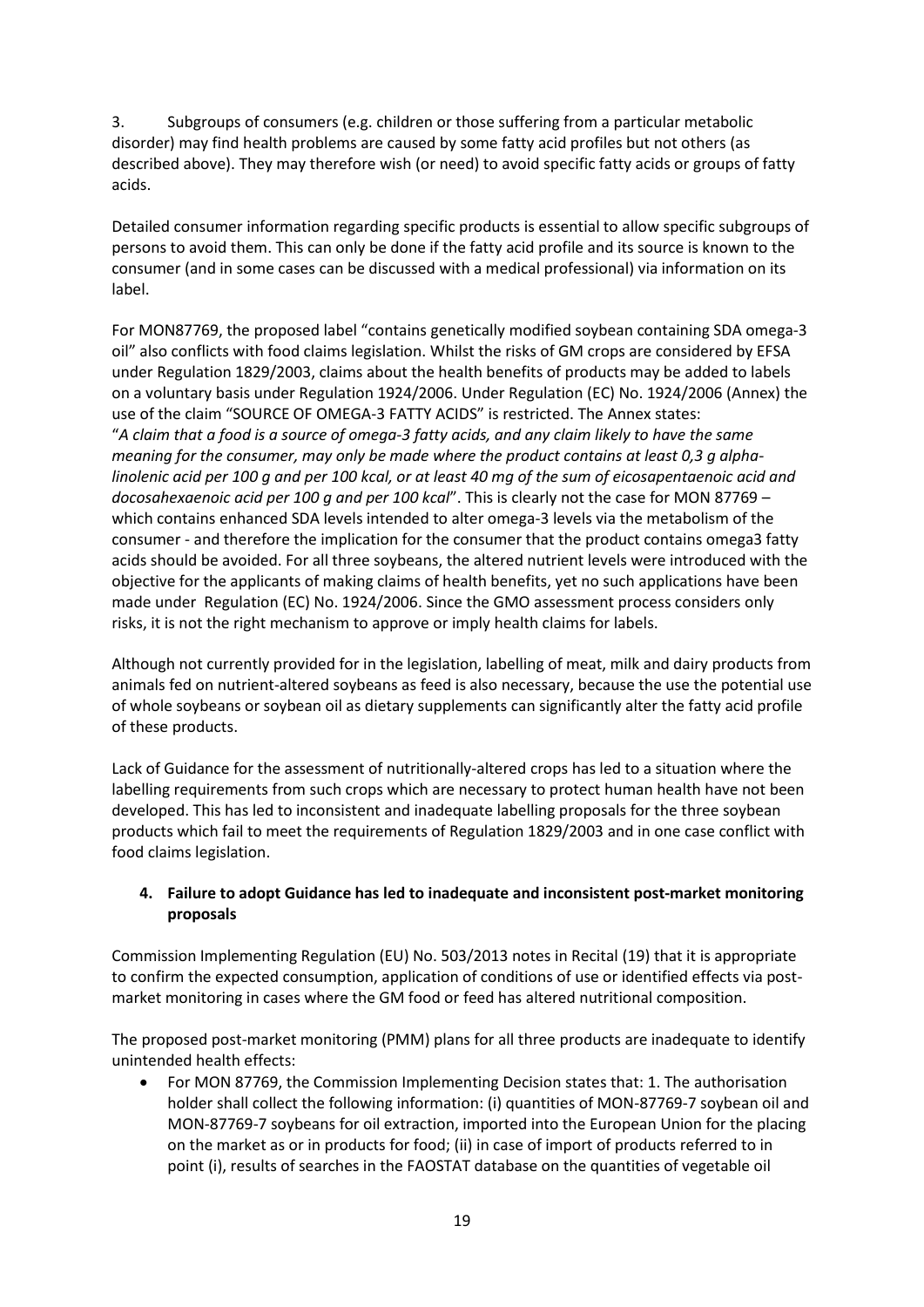consumption by Member State, including shifts in quantities between the different types of oils consumed; (iii) in case of import of products referred to in point (i), data on the different categories of food and feed uses of MON-87769-7 oil in the EU; and 2. The authorisation holder shall, based on the information collected and reported, review the nutritional assessment conducted as part of the risk assessment.

- For MON 87705, the Commission Implementing Decision states that: 1. The authorisation holder shall collect the following information: (i) quantities of MON-877Ø5-6 soybean oil and MON-877Ø5-6 soybeans for oil extraction, imported into the European Union for the placing on the market as or in products for food; (ii) in case of import of products mentioned under (i), results of database searches in the FAOSTAT database on the quantities of vegetable oil consumption by Member State, including shifts in quantities between the different types of oils consumed. 2. The authorisation holder shall, based on the information collected and reported, review the nutritional assessment conducted as part of the risk assessment.
- For soybean 305423, the Commission Implementing Decision states that: 1. The authorisation holder shall collect the following information: (i) quantities of DP-3Ø5423-1 soybean oil and 305423 soybeans for oil extraction, imported into the European Union for the placing on the market as or in products for food; (ii) in case of import of products mentioned under (i), results of database searches in FAOSTAT database on the quantities of vegetable oil consumption by Member State, including shifts in quantities between the different types of oils consumed; and 2. The authorisation holder shall, based on the information collected and reported, review the nutritional assessment conducted as part of the risk assessment.

However, as noted in Section 2.2 above, data on expected consumption has been based largely on UK data for all three soybean applications. As stated in Regulation 503/2013 Recital (19), it is not appropriate to delay consideration of consumption data elsewhere in the EU to the post-market monitoring stage. Further, consumption data should also have been collected for all vulnerable groups prior to approval (as discussed in Section 2.3).

In addition, the failure to properly assess potential health impacts prior to authorisation (as discussed in Section 2) makes it impossible for PMM to fulfil the role of monitoring such effects. This is because prior hypotheses for adverse effects (such as potential effects on cancer risk) need to be formulated before the product is approved if a meaningful monitoring regime is to be implemented.

#### According to Codex:<sup>53</sup>

"*Post-market monitoring may be undertaken for the purpose of:*

- *A) verifying conclusions about the absence or the possible occurrence, impact and significance of potential consumer health effects; and*
- B) *monitoring changes in nutrient intake levels, associated with the introduction of foods likely to significantly alter nutritional status, to determine their human health impact*."

It is not possible for PMM to fulfil this role if intakes of relevant nutrient levels throughout the EU have not been established in the applications and if potential adverse health effects associated with changes in fatty acid levels raised in the scientific literature have not been considered (see Section 2.1 above).

Article 7 of Regulation 503/2003 specifies some requirements for post-market monitoring. Under Article 7.1, PMM is required when it is appropriate to confirm:

*"(a) that specific recommendations of uses are followed by the consumer/animal owner;*

*(b) the predicted consumption of the genetically modified food or feed; or*

*(c) the relevance and intensity of effects and unintended effects detected during the pre-market risk assessment which can only be further characterised by post-market monitoring*".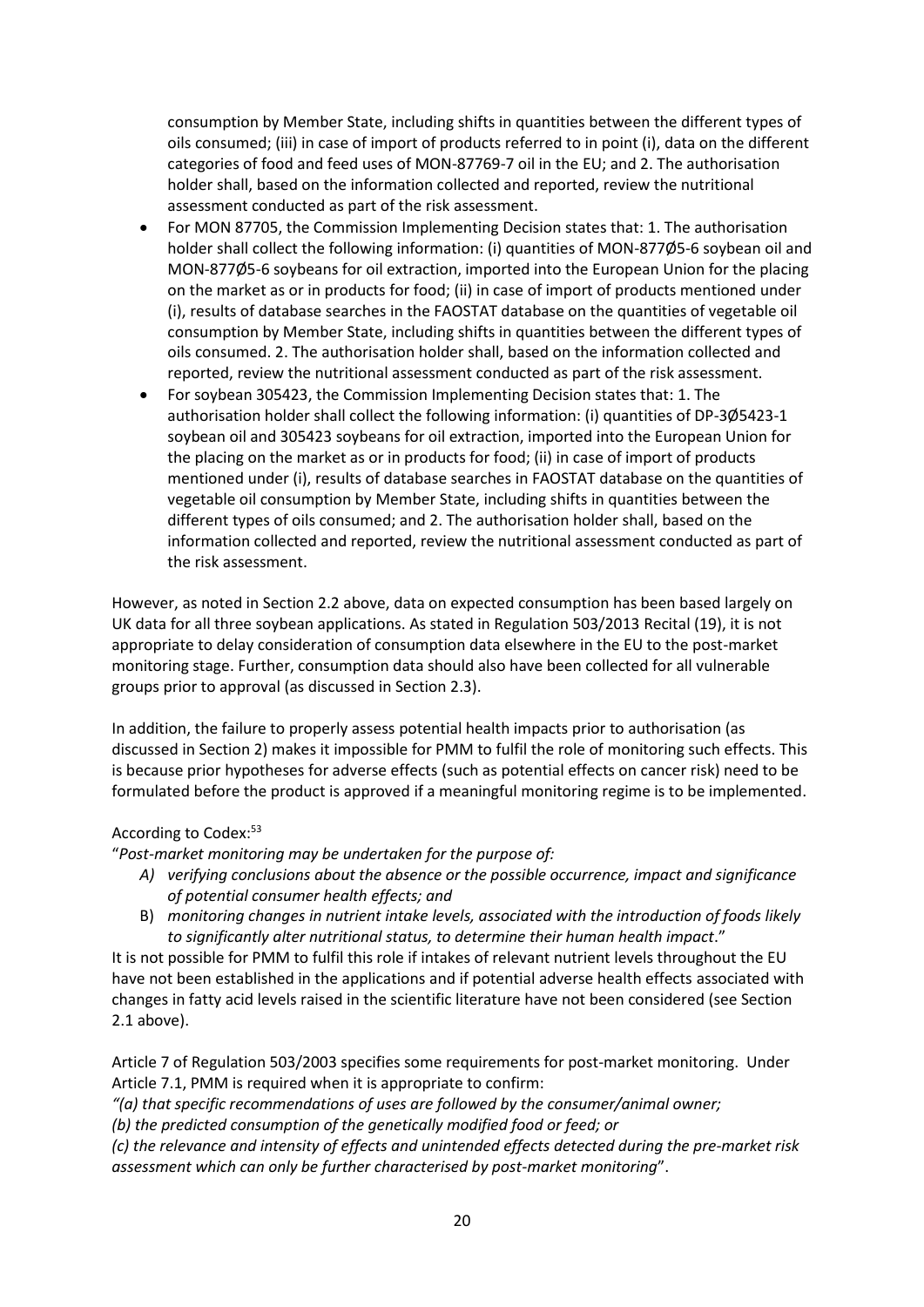Article 7.2 specifies that the applicant shall ensure that the post-market monitoring is: "*(a) developed to collect reliable information with respect to one or several of the aspects set out in paragraph 1. This information shall allow the detection of indications on whether any (adverse) effect on health may be related to genetically modified food or feed consumption;*

*(b) based on strategies aiming at collecting relevant information from specific stakeholders including consumers and on a reliable and validated flow of information between the different stakeholders. More specific strategies shall be included when data on individual intakes of a specific food item or intakes of particular age groups have to be collected;*

*(c) accompanied by adequate justification and a thorough description of the selected methodologies for the proposed post-market monitoring including aspects related to the analysis of the collected information*."

Again, it is not possible for PMM to fulfil these roles if intakes of relevant nutrient levels throughout the EU have not been established in the applications and if potential adverse health effects raised in the scientific literature have not been considered (see Section 2.1 above). In particular, there is no proposed collection of information to allow the detection of indications on whether any (adverse) effect on health may be related to genetically modified food or feed consumption, or to collect data from particular age groups.

Failure to develop Guidance for the assessment of nutrient-altered crops means the proposed monitoring plans for all three soybeans are inadequate.

# **5. Other issues**

In addition to the issues outlined above, which relate specifically to nutrient-altered GM crops, a number of other issues should have not been fully considered in the risk assessments. In particular:

- MON 87705 and soybean 305423 are both genetically engineered to be tolerant to herbicides. As such, limitations in safety and nutritional testing described above should also have taken into account the presence of herbicide residues on these crops;
- In MON 87705, the genetic modification results in an inhibition of the expression of the FAD2-1A and FATB1-A genes by RNAi interference (RNAi). The use of RNA interference can give rise to unintended off-target effects<sup>54,55</sup> but this possibility has not been adequately investigated.

# **References**

1

<http://www.efsa.europa.eu/en/efsajournal/pub/2150.htm>

<sup>1</sup> Commission authorises 17 GMOs for food/feed uses and 2 GM carnations. Brussels, 24 April 2015. [http://europa.eu/rapid/press-release\\_IP-15-4843\\_en.htm](http://europa.eu/rapid/press-release_IP-15-4843_en.htm)

<sup>&</sup>lt;sup>2</sup> Official Journal of the European Union, L 112, 30 April 2015[. http://eur-lex.europa.eu/legal](http://eur-lex.europa.eu/legal-content/EN/TXT/?uri=OJ:L:2015:112:TOC)[content/EN/TXT/?uri=OJ:L:2015:112:TOC](http://eur-lex.europa.eu/legal-content/EN/TXT/?uri=OJ:L:2015:112:TOC)

<sup>&</sup>lt;sup>3</sup> Policy on Independence and Scientific Decision-Making Processes of the European Food Safety Authority. Adopted in Warsaw, Poland on 15 December 2011.

<http://www.efsa.europa.eu/en/keydocs/docs/independencepolicy.pdf>

<sup>4</sup> Guidance for risk assessment of food and feed from genetically modified plants. EFSA Panel on Genetically Modified Organisms (GMO). EFSA Journal 2011; 9(5):2150.

<sup>5</sup> EFSA Executive Director. Note to the Director of Scientific Evaluation of Regulated Products. Type of the Mandate: Internal mandate proposed by EFSA to the GMO Unit for procurement on the review of strategies to carry out risk assessment of GM plants in cases where the comparative approach is not applicable (75.000€). Title of the Mandate: Review of the strategies for the comprehensive food and feed safety and nutritional assessment of GM plants per se. Parma, 2<sup>nd</sup> March 2012. Ref: PB/EW/AG/tc. Available on the EFSA Register of Questions under Mandate M-2012-0084.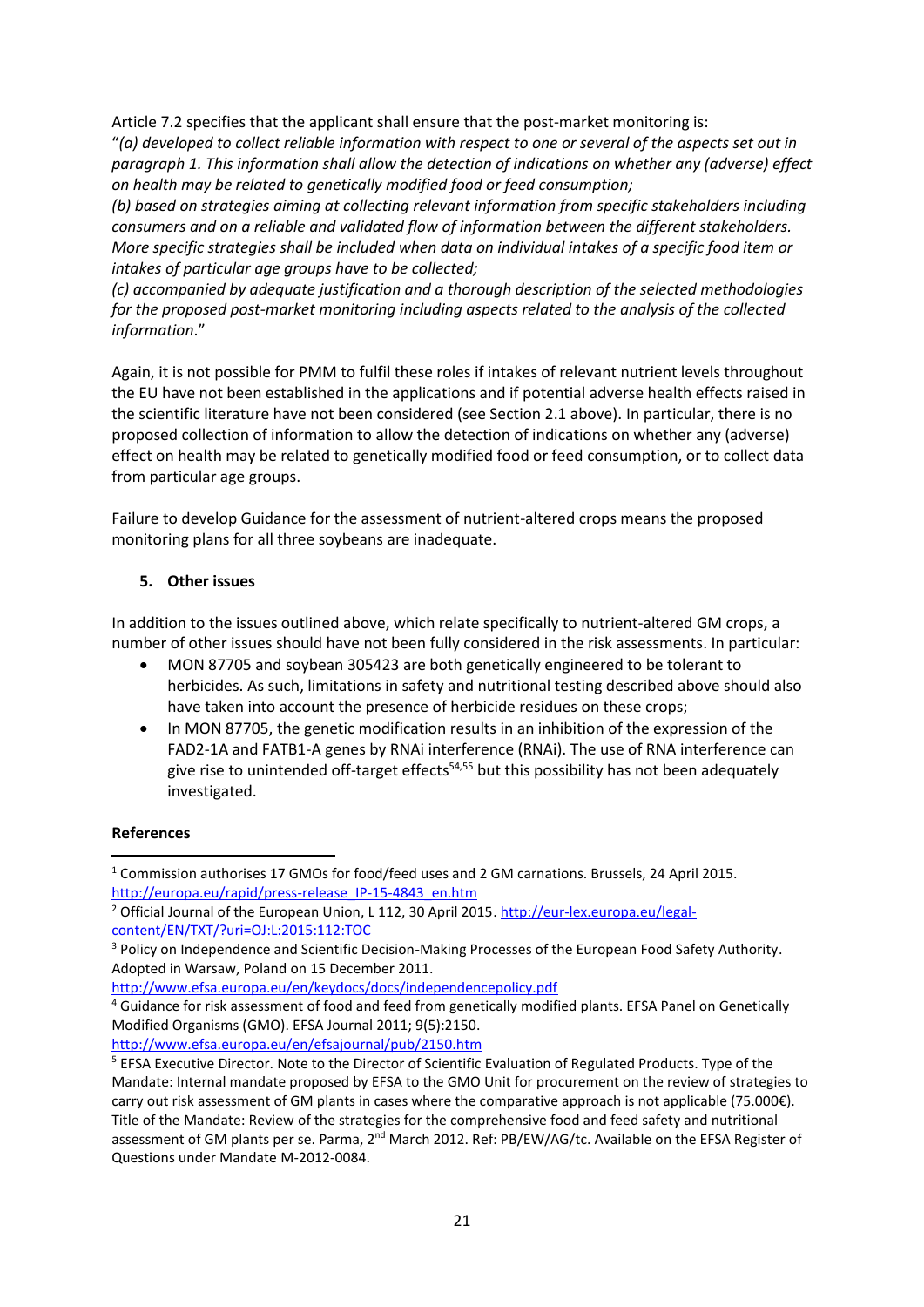<sup>6</sup> Review of the strategies for the comprehensive food and feed safety and nutritional assessment of GM plants per se. Question number: EFSA-Q-2012-00344. Accepted: 22 August 2013. Published: 3 September 2013. <http://www.efsa.europa.eu/en/supporting/pub/480e.htm>

<sup>7</sup> European Ombudsman. EFSA's handling of various issues relating to Genetically Modified Insects. Case: 346/2013/SID. Opened on 20 Mar 2013 - Decision on 28 Jan 2015.

<http://www.ombudsman.europa.eu/en/cases/summary.faces/en/58943/html.bookmark>

1

<sup>8</sup> GM Camelina field Trial: Public information. Rothamsted Research.<http://www.rothamsted.ac.uk/camelina>

<sup>9</sup> Scientific Opinion on application (EFSA-GMO-UK-2009-76) for the placing on the market of soybean MON 87769 genetically modified to contain stearidonic acid, for food and feed uses, import and processing under Regulation (EC) No 1829/2003 from Monsanto. EFSA Journal 2014;12(5):3644.

[41 pp.].doi:10.2903/j.efsa.2014.3644. Question number: EFSA-Q-2009-00836. Adopted: 09 April 2014. Published: 16 May 2014.<http://www.efsa.europa.eu/en/efsajournal/pub/3644.htm>.

<sup>10</sup> Scientific Opinion on application (EFSA-GMO-NL-2010-78) for the placing on the market of herbicidetolerant, increased oleic acid genetically modified soybean MON 87705 for food and feed uses, import and processing under Regulation (EC) No 1829/2003 from Monsanto. EFSA Journal 2012;10(10):2909 [34 pp.]. doi:10.2903/j.efsa.2012.2909. Question number: EFSA-Q-2010-00165. Adopted: 28 September 2012.

Published: 30 October 2012[. http://www.efsa.europa.eu/en/efsajournal/pub/2909.htm](http://www.efsa.europa.eu/en/efsajournal/pub/2909.htm)

<sup>11</sup> Statement complementing the scientific opinion on application EFSA-GMO-NL-2010-78 to cover the safety of soybean MON 87705 oil for commercial frying. EFSA Journal 2013;11(12):3507.

[9 pp.].doi:10.2903/j.efsa.2013.3507. Question number: EFSA-Q-2013-00423 Adopted: 04 December 2013 Published: 17 December 2013[. http://www.efsa.europa.eu/en/efsajournal/pub/3507.htm](http://www.efsa.europa.eu/en/efsajournal/pub/3507.htm)

<sup>12</sup> Scientific Opinion on application EFSA-GMO-NL-2007-45 for the placing on the market of herbicide-tolerant, high-oleic acid, genetically modified soybean 305423 for food and feed uses, import and processing under Regulation (EC) No 1829/2003 from Pioneer. EFSA Journal 2013;11(12):3499. [35 pp.].

doi:10.2903/j.efsa.2013.3499. Question number: EFSA-Q-2007-122. Adopted: 04 December 2013. Published: 18 December 2013.

<sup>13</sup> Application EFSA-GMO-UK-2009-76 (soybean MON 87769 Monsanto) ANNEX G. Comments and opinions submitted by Member States during the three-month consultation period.

<sup>14</sup> Application EFSA-GMO-NL-2010-78 (soybean MON 87705). ANNEX G.

Comments and opinions submitted by Member States during the three-month consultation period.

<sup>15</sup> Application EFSA-GMO-NL-2007-45 (soybean 305423) ANNEX G.

Comments and opinions submitted by Member States during the three-month consultation period.

<sup>16</sup> Casey, J. M., Banz, W. J., Krul, E. S., Butteiger, D. N., Goldstein, D. A., & Davis, J. E. (2013). Effect of stearidonic acid-enriched soybean oil on fatty acid profile and metabolic parameters in lean and obese Zucker rats. Lipids in Health and Disease, 12, 147. doi:10.1186/1476-511X-12-147

<sup>17</sup> Lemke, S. L., Vicini, J. L., Su, H., Goldstein, D. A., Nemeth, M. A., Krul, E. S., & Harris, W. S. (2010). Dietary intake of stearidonic acid-enriched soybean oil increases the omega-3 index: randomized, double-blind clinical study of efficacy and safety. The American Journal of Clinical Nutrition, 92(4), 766–775.

<sup>18</sup> Dioussé L, Hunt SC, Arnett DK, Province MA, Eckfeldt JH, Ellison RC, Dietary linolenic acid is inversely associated with plasma triacylglycerol: the National Heart, Lung, and Blood Institute Family Heart Study. Am J Clin Nutr. 2003;78(6):1098–1102

 $19$  Brasky TM, Darke AK, Song X, et al. Plasma phospholipid fatty acids and prostate cancer risk in the SELECT trial. J Natl Cancer Inst. 2013;105(15):1132–1141.

<sup>20</sup> Brasky TM, Till C, White E, et al. Serum Phospholipid Fatty Acids and Prostate Cancer Risk: Results From the Prostate Cancer Prevention Trial. Am J Epidemiol. 2011;173(12):1429–1439.

<sup>21</sup> Chua ME, Sio MCD, Sorongon MC, Morales ML Jr. The relevance of serum levels of long chain omega-3 polyunsaturated fatty acids and prostate cancer risk: A meta-analysis. Can Urol Assoc J. 2013;7(5-6):E333–343. <sup>22</sup> Hooper, L., Thompson, R. L., Harrison, R. A., Summerbell, C. D., Ness, A. R., Moore, H. J., ... Davey Smith, G. (2006). Risks and benefits of omega 3 fats for mortality, cardiovascular disease, and cancer: systematic review. BMJ (Clinical Research Ed.), 332(7544), 752–760.

<sup>23</sup> Rizos EC, Ntzani EE, Bika E, Kostapanos MS, & Elisaf MS. (2012). Association between omega-3 fatty acid supplementation and risk of major cardiovascular disease events: A systematic review and meta-analysis. JAMA, 308(10), 1024–1033.

<sup>24</sup> Fezeu, L. K., Laporte, F., Kesse-Guyot, E., Andreeva, V. A., Blacher, J., Hercberg, S., & Galan, P. (2014). Baseline Plasma Fatty Acids Profile and Incident Cardiovascular Events in the SU.FOL.OM3 Trial: The Evidence Revisited. PLoS ONE, 9(4). doi:10.1371/journal.pone.0092548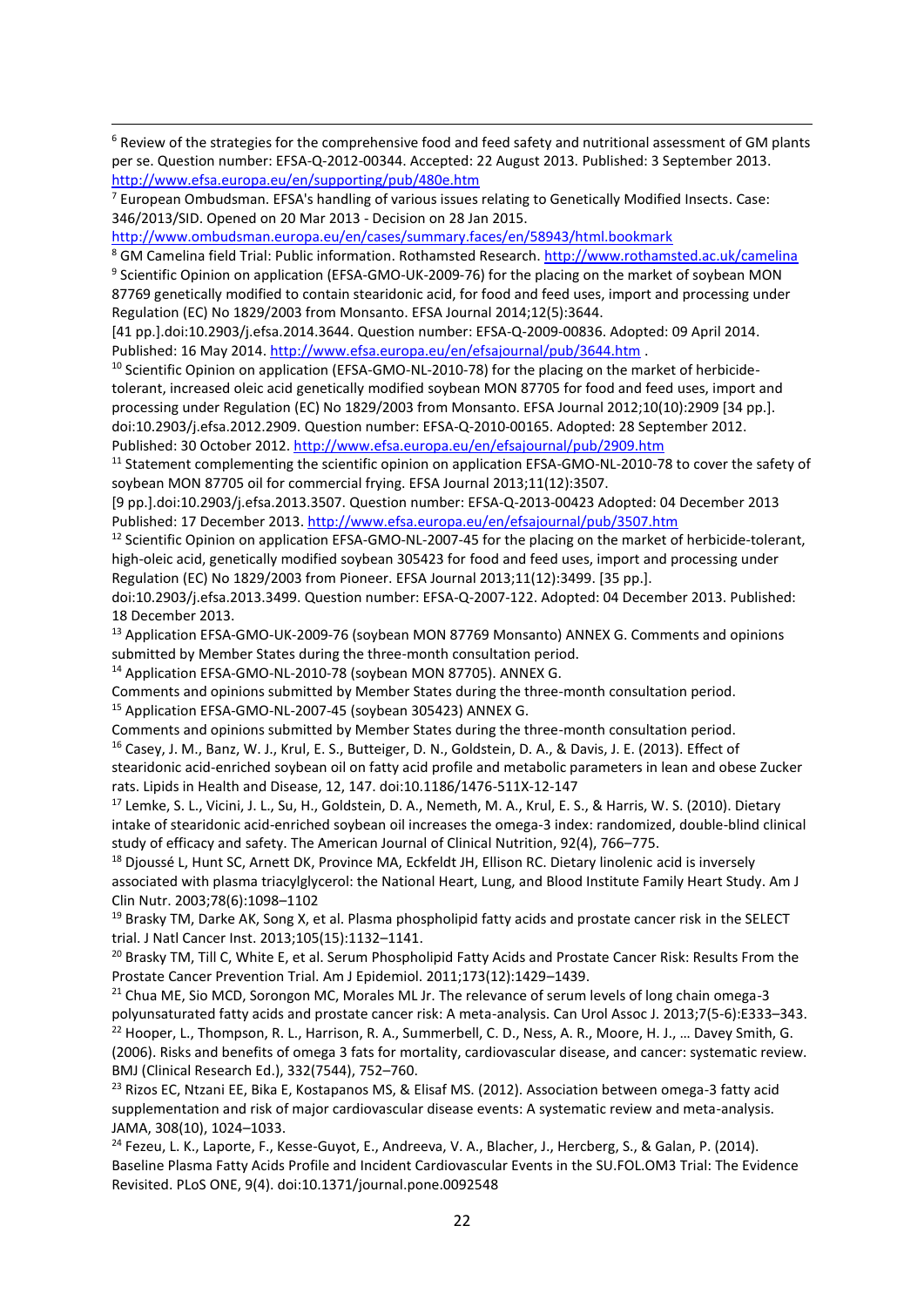<sup>25</sup> Kwak, S. M., Myung, S.-K., Lee, Y. J., Seo, H. G., & Korean Meta-analysis Study Group. (2012). Efficacy of omega-3 fatty acid supplements (eicosapentaenoic acid and docosahexaenoic acid) in the secondary prevention of cardiovascular disease: a meta-analysis of randomized, double-blind, placebo-controlled trials. Archives of Internal Medicine, 172(9), 686–694.

1

<sup>26</sup> Chaiès V, Thiébaut ACM, Rotival M, et al. Association between Serum trans-Monounsaturated Fatty Acids and Breast Cancer Risk in the E3N-EPIC Study. Am J Epidemiol. 2008;167(11):1312–1320.

<sup>27</sup> Saadatian-Elahi M, Norat T, Goudable J, Riboli E. Biomarkers of dietary fatty acid intake and the risk of breast cancer: A meta-analysis. International Journal of Cancer. 2004;111(4):584–591.

<sup>28</sup> Gibson EL, Barr S, Jeanes YM. Habitual fat intake predicts memory function in younger women. Front Hum Neurosci. 2013;7:838.

<sup>29</sup> Schwingshackl L, Hoffmann G. Monounsaturated Fatty Acids and Risk of Cardiovascular Disease: Synopsis of the Evidence Available from Systematic Reviews and Meta-Analyses. Nutrients. 2012;4(12):1989–2007.

<sup>30</sup> Guidance on selection of comparators for the risk assessment of GM plants. EFSA Journal 2011; 9(5):2149. <http://www.efsa.europa.eu/en/efsajournal/pub/2149.htm>

<sup>31</sup> Guidance for risk assessment of food and feed from genetically modified plants. EFSA Journal 2011; 9(5): 2150.<http://www.efsa.europa.eu/en/efsajournal/pub/2150.htm>

32 Constable, A., Jonas, D., Cockburn, A., Davi, A., Edwards, G., Hepburn, P., ... Samuels, F. (2007). History of safe use as applied to the safety assessment of novel foods and foods derived from genetically modified organisms. Food and Chemical Toxicology: An International Journal Published for the British Industrial Biological Research Association, 45(12), 2513–2525.

33 CODEX ALIMENTARIUS. GUIDELINE FOR THE CONDUCT OF FOOD SAFETY ASSESSMENT OF FOODS DERIVED FROM RECOMBINANT-DNA PLANTS. CAC/GL 45-2003.

34 Deol, P., Fahrmann, J. F., Grapov, D., Yang, J., Evans, J. R., Rizo, A., ... Sladek, F. M. (2015). Metabolic Effects of Genetically Modified High Oleic Soybean Oil in Mice. In Obesity: Basic Science (Vols. 1–158, pp. PP19–4– PP19–4). Endocrine Society. Retrieved from [http://press.endocrine.org/doi/abs/10.1210/endo](http://press.endocrine.org/doi/abs/10.1210/endo-meetings.2015.OABA.5.PP19-4)[meetings.2015.OABA.5.PP19-4](http://press.endocrine.org/doi/abs/10.1210/endo-meetings.2015.OABA.5.PP19-4)

<sup>35</sup> Testing the performance of Golden Rice. [http://www.goldenrice.org/Content2-How/how8\\_tests.php](http://www.goldenrice.org/Content2-How/how8_tests.php)

<sup>36</sup> Haskell, M. J. (2012). The challenge to reach nutritional adequacy for vitamin A: β-carotene bioavailability and conversion—evidence in humans. The American Journal of Clinical Nutrition, 96(5), 1193S–1203S.

<sup>37</sup> Tang, G., Hu, Y., Yin, S., Wang, Y., Dallal, G. E., Grusak, M. A., & Russell, R. M. (2012). β-Carotene in Golden Rice is as good as β-carotene in oil at providing vitamin A to children. The American Journal of Clinical Nutrition, 96(3), 658–664.

<sup>38</sup> Nestle, M. (2001). Genetically engineered "golden" rice unlikely to overcome vitamin A deficiency. Journal of the American Dietetic Association, 101(3), 289–290.

<sup>39</sup> Krawinkel, M. B. (2009). {beta}-Carotene from rice for human nutrition? The American Journal of Clinical Nutrition, 90(3), 695–6; author reply 696–7.

<sup>40</sup> Krawinkel, M. B. (2007). What we know and don't know about Golden Rice. Nature Biotechnology, 25(6), 623–623.

<sup>41</sup> EFSA Panel on Dietetic Products, Nutrition, and Allergies (NDA), 2010. Scientific Opinion on dietary reference values for fats, including saturated fatty acids, polyunsaturated fatty acids, monounsaturated fatty acids, trans fatty acids, and cholesterol. EFSA Journal 2010;8(3):1461.

<sup>42</sup> Acosta PB: [http://www.fodsupport.org/pdf/Nutrition\\_and\\_Fatty\\_Oxidation\\_Defects.pdf](http://www.fodsupport.org/pdf/Nutrition_and_Fatty_Oxidation_Defects.pdf)

<sup>43</sup> Wendel, U. (1989). Abnormality of odd-numbered long-chain fatty acids in erythrocyte membrane lipids from patients with disorders of propionate metabolism. Pediatric Research, 25(2), 147–150.

<sup>44</sup> Bernal-Santos G, O'Donnell AM, Vicini JL, Hartnell GF, Bauman DE. Hot topic: Enhancing omega-3 fatty acids in milk fat of dairy cows by using stearidonic acid-enriched soybean oil from genetically modified soybeans. J Dairy Sci. 2010;93(1):32–37. doi:10.3168/jds.2009-2711

<sup>45</sup> Glasser F, Ferlay A, Chilliard Y. Oilseed lipid supplements and fatty acid composition of cow milk: a metaanalysis. J Dairy Sci. 2008;91(12):4687–4703.

<sup>46</sup> Berthelot V, Bas P, Schmidely P. Utilization of extruded linseed to modify fatty composition of intensivelyreared lamb meat: effect of associated cereals (wheat vs. corn) and linoleic acid content of the diet. Meat Sci. 2010;84(1):114–124.

<sup>47</sup> Oliveira DM, Ladeira MM, Chizzotti ML, et al. Fatty acid profile and qualitative characteristics of meat from zebu steers fed with different oilseeds. J Anim Sci. 2011;89(8):2546–2555.